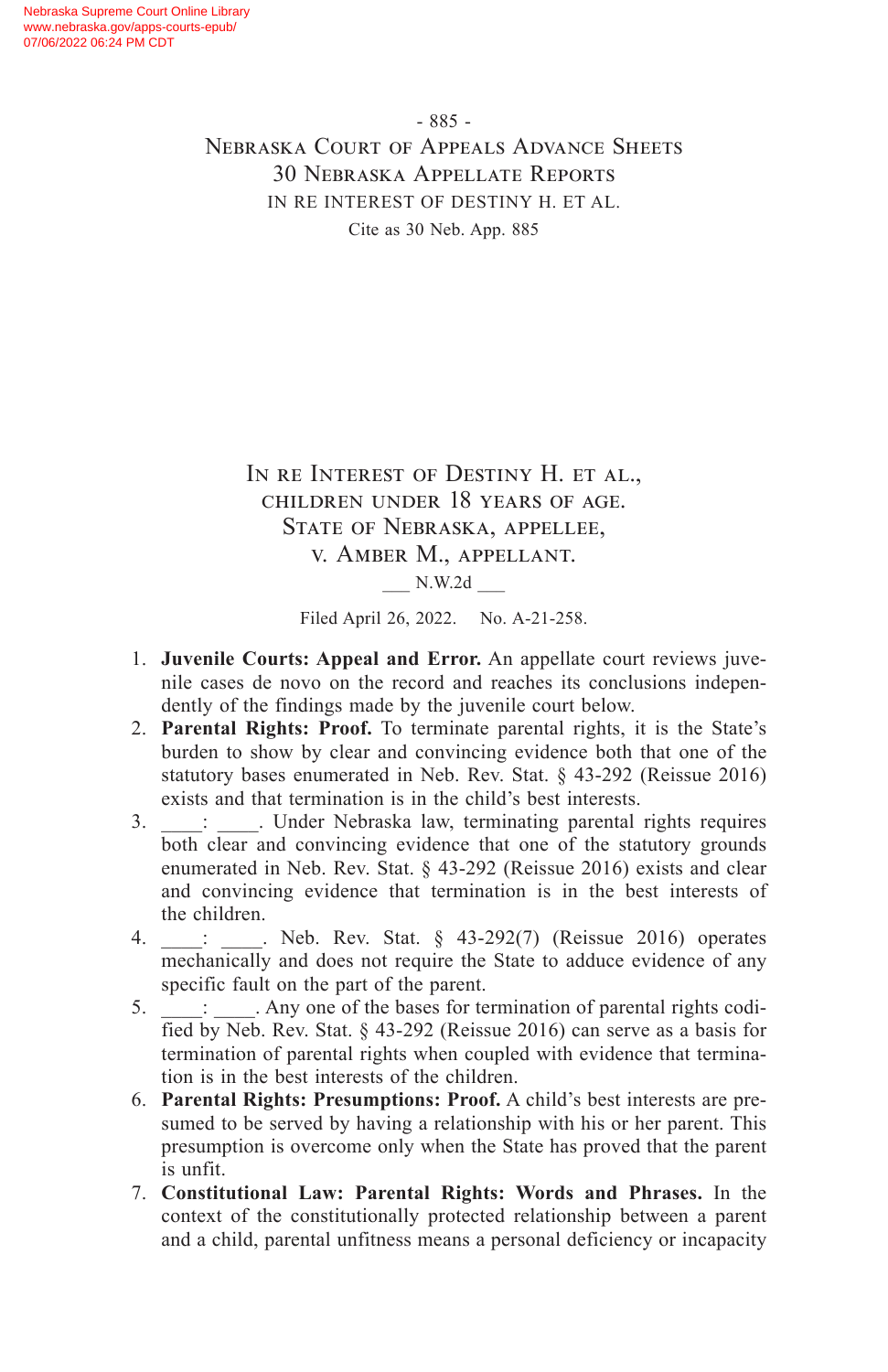which has prevented, or will probably prevent, performance of a reasonable parental obligation in child rearing and which has caused, or probably will result in, detriment to a child's well-being.

- 8. **Parental Rights: Words and Phrases.** A termination of parental rights is a final and complete severance of the child from the parent and removes the entire bundle of parental rights. Therefore, with such severe and final consequences, parental rights should be terminated only in the absence of any reasonable alternative and as the last resort.
- 9. **Parent and Child.** The law does not require perfection of a parent. Instead, courts should look for the parent's continued improvement in parenting skills and a beneficial relationship between parent and child.
- 10. **Parental Rights.** Whereas statutory grounds are based on a parent's past conduct, the best interests inquiry focuses on the future well-being of the child.
- 11. \_\_\_\_. The best interests and parental unfitness analyses in the context of a termination of parental rights case require separate, fact-intensive inquiries, but each examines essentially the same underlying facts.
- 12. **Parental Rights: Juvenile Courts: Pleadings.** Because the primary consideration in determining whether to terminate parental rights is the best interests of the child, a juvenile court should have at its disposal the information necessary to make the determination regarding the minor child's best interests regardless of whether the information is in reference to a time period before or after the filing of the termination petition.

Appeal from the Separate Juvenile Court of Douglas County: AMY N. SCHUCHMAN, Judge. Reversed and remanded for further proceedings.

Thomas C. Riley, Douglas County Public Defender, Reilly M. White, and Hilary Burrows, Senior Certified Law Student, for appellant.

Nathan Barnhill, Deputy Douglas County Attorney, and Traemon Anderson, Senior Certified Law Student, for appellee.

PIRTLE, Chief Judge, and RIEDMANN and WELCH, Judges.

PIRTLE, Chief Judge.

### INTRODUCTION

Amber M. appeals from an order of the separate juvenile court of Douglas County terminating her parental rights to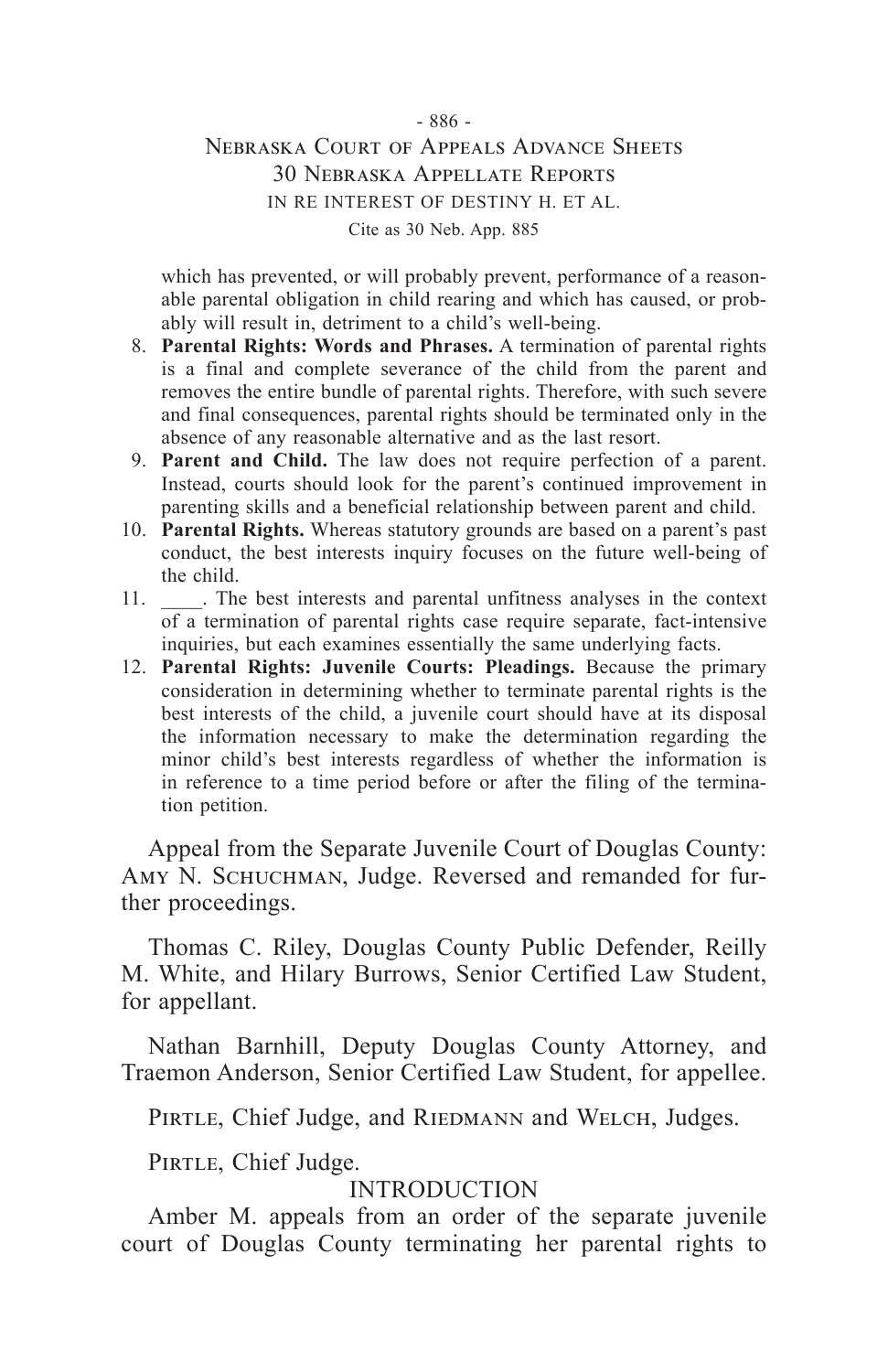#### - 887 -

### Nebraska Court of Appeals Advance Sheets 30 Nebraska Appellate Reports IN RE INTEREST OF DESTINY H. ET AL. Cite as 30 Neb. App. 885

her four minor children, Destiny H., De'Tevious M., D'Yauna S., and Jasani S. Based on our de novo review of the record, we conclude the State failed to adduce clear and convincing evidence that termination of Amber's parental rights was in the best interests of the children. We, therefore, reverse the order of the juvenile court terminating Amber's parental rights with respect to all four children and remand the cause for further proceedings.

#### **BACKGROUND**

We are called to review the termination of Amber's parental rights with respect to her four biological children, Destiny (born April 2005), De'Tevious (born February 2008), D'Yauna (born December 2013), and Jasani (born August 2016). Each of the children have different fathers, none of whom are at issue in this appeal and thus will be discussed only as necessary to address Amber's claims.

The present case arose out of an incident on March 22, 2019, in which Amber left the youngest child, Jasani, home alone for approximately 2 hours. According to an affidavit by one of the police officers involved, officers were in the process of booking Amber into a correctional facility for shoplifting, when Amber informed the officers that Jasani was home alone. Officers discovered Jasani alone, "standing in the living room with his urine soaked pants down at his ankles." After Destiny and De'Tevious were located, all three children were placed in emergency protective custody and transported to a child advocacy center. There was no mention of D'Yauna in the affidavit, and she was not listed in the caption.

In the days following the incident, a child and family services specialist (CFSS) from PromiseShip conducted two initial assessments. The first assessment, conducted on the day of the incident, was a safety assessment pertaining to Destiny, De'Tevious, and Jasani only. After the safety assessment, the same CFSS conducted an initial risk assessment. Despite acknowledging that Destiny, De'Tevious, and Jasani were "the only children in the home," the CFSS also included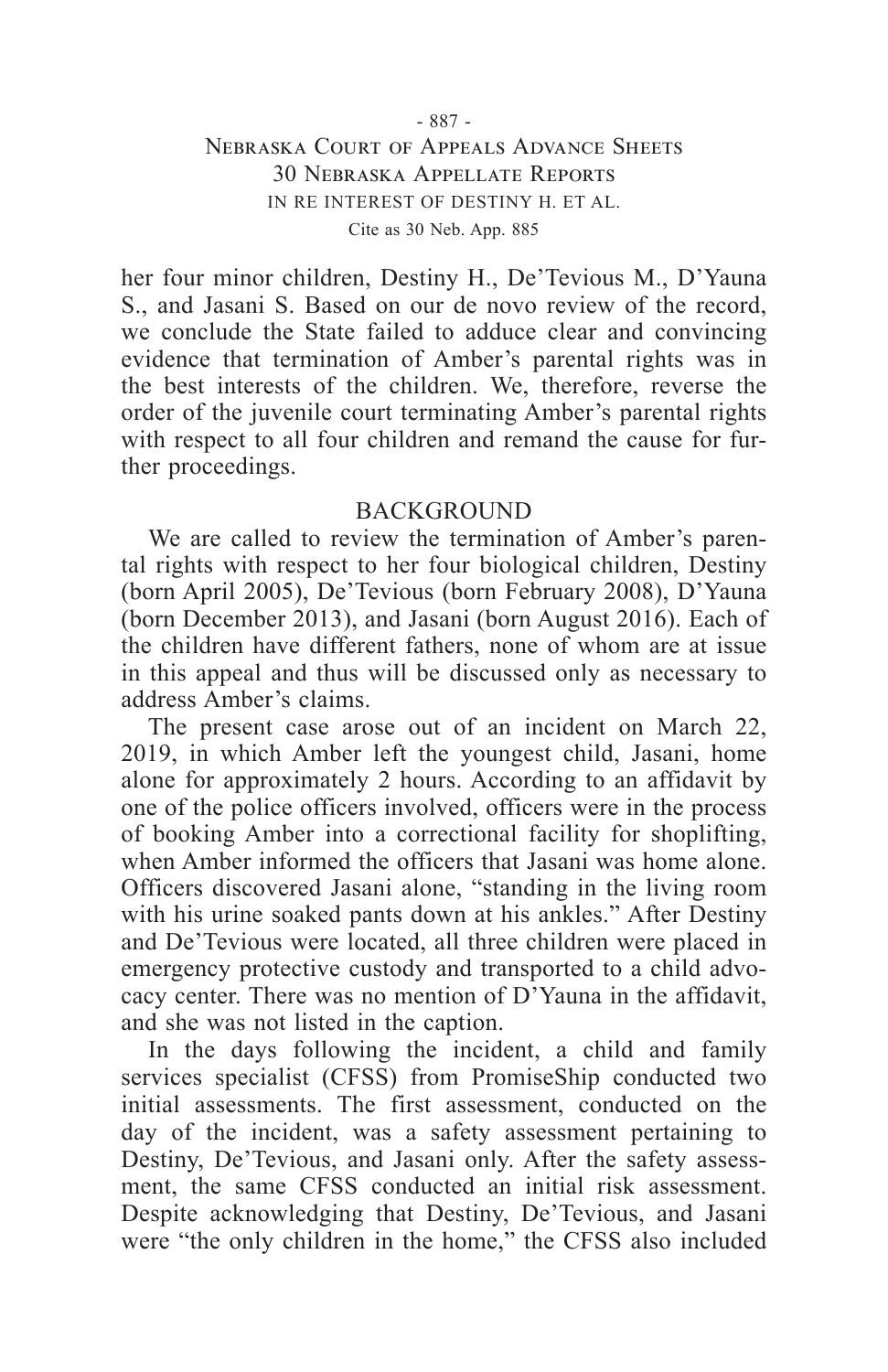information she learned with respect to D'Yauna. Because D'Yauna experienced a radically different progression in her custody with the Nebraska Department of Health and Human Services (DHHS) than did the other three children, we take this opportunity to discuss D'Yauna before returning to the chronology of events in this case.

In the risk assessment just mentioned, the CFSS reported that D'Yauna resided with her paternal aunt, Octavia S., and that "Octavia has also been the primary caregiver for [D'Yauna] since she was born." The CFSS further reported as follows:

Amber says that she was going to sign over guardianship of [D'Yauna] a long time ago but then [D'Yauna's] dad said that he was not going to so [Amber] did not. Amber stated that she was willing to sign over legal guardianship of [D'Yauna] to Octavia as long as [D'Yauna's dad] was willing to do so as well. [The CFSS] was able to speak briefly with [him] over the phone. He did agree to sign over legal guardianship of [D'Yauna] to his sister Octavia . . . .

In early June 2019, Sarah Krohn, who was the DHHS case manager for this family throughout the life of the case, conducted a reunification assessment. Therein, Krohn reported that "[D'Yauna's] permanency objective at this time is being changed to guardianship due to [Amber's] agreeing to a guardianship and PromiseShip and the courts moving forward with this permanency objective." Krohn further reported that Octavia "is able to meet and exceed all of [D'Yauna's] basic needs including food, shelter, emotional, and permanency options . . . and she is willing to provide permanency for [D'Yauna] which has been agreed to by all parties."

In the first court report, the stated permanency objective for D'Yauna was guardianship, and the court found as much in its June 6, 2019, order. D'Yauna's stated permanency objective remained guardianship in the second, third, fourth, and fifth court reports. However, elsewhere in the fourth court report, Krohn wrote, apparently by mistake, that "Saint Francis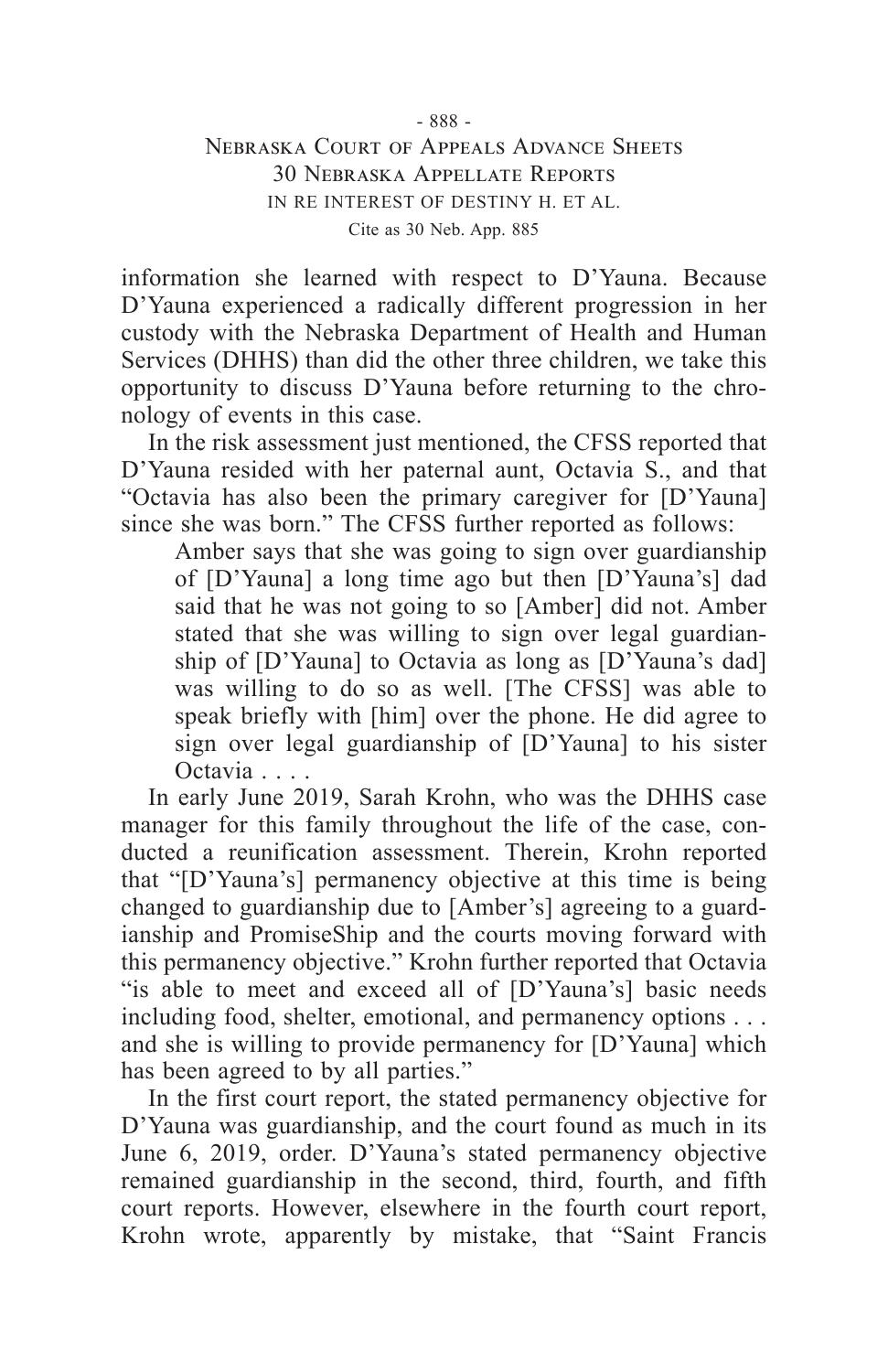continues to recommend that [D'Yauna] maintain in the care and custody of [DHHS] with a permanency objective of reunification." Consequently, in its January 24, 2020, order, the court identified a single permanency plan for all four children, finding that "with respect to the mother and the minor children, the permanency objective shall be reunification."

In the fifth court report, Krohn reiterated verbatim the language above recommending a permanency objective of reunification. Accordingly, in its March 17 and June 23, 2020, orders, the court identified D'Yauna's permanency objective as reunification. It was not until the sixth and final court report that the stated permanency objective for D'Yauna was actually changed from guardianship to reunification, but there was no discussion as to why that change was made.

With that, we return to the chronology of events pertaining to Destiny, De'Tevious, and Jasani. The risk assessment conducted by the PromiseShip CFSS in March 2019 listed five prior child protective services intakes related to this family, four of which were "unfounded." The one "Court Substantiated" intake related to an incident in February 2013 in which Amber unexpectedly left Destiny and De'Tevious with her sister for approximately a week. Amber admitted that she was struggling with addiction to "PCP" at that time and that leaving the children with her sister was "her way of getting help for her drug use." Amber reported that she "has not used PCP" since that time. Amber reported occasional marijuana and alcohol use but denied any current issues with addiction or substance abuse. The CFSS added that "Amber says that she knows that her family says that she is high or using again but it is just her prescriptions that she has now."

As it relates to Amber's mental health, she reported that she admitted herself into inpatient psychiatric care in April 2018 following a suicide attempt. Amber reported that she was diagnosed with "major depression, PTSD, and bipolar" for which she was prescribed multiple psychotropic medications. She reported that she had been struggling with depression since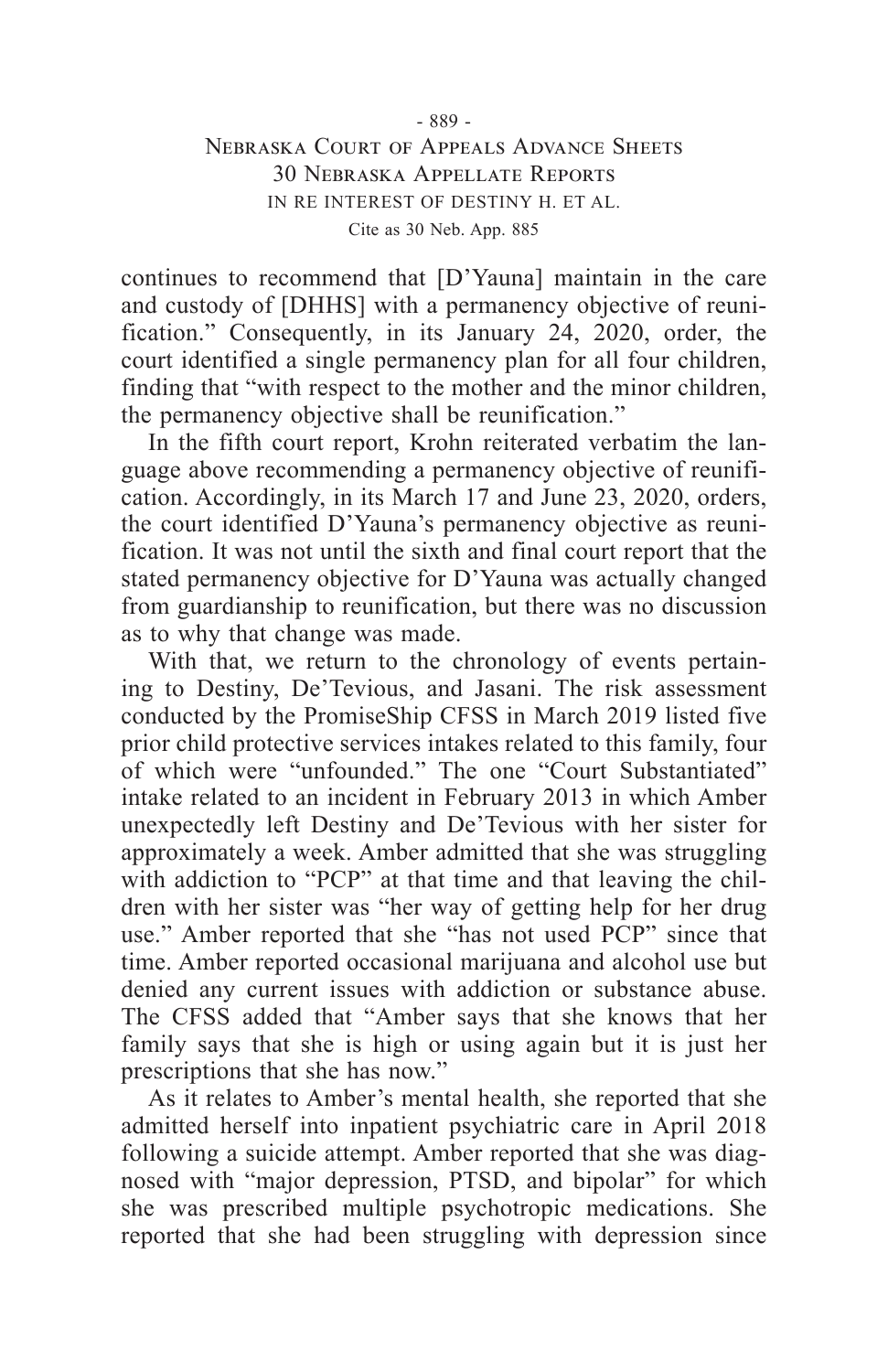Destiny was born in 2005, but added that "everything really started to become harder" after she was "attacked" in 2017.

With respect to the children, the CFSS reported that each child "appeared to be happy and healthy," dressed in "weather appropriate clothing that appeared to be clean, well-fitting, and in good repair," and each "appeared to be clean and well groomed." The CFSS also conducted a walkthrough of the family home, which "was clean and free of any clutter or trash," and the CFSS ultimately reported "no concerns for the physical safety of the home."

The CFSS then spoke to Tracy P., who is Amber's mother and was the foster placement for Destiny, De'Tevious, and Jasani throughout this case. Tracy corroborated Amber's report of drug use, stating that "Amber was smoking 'wet' a long time ago when she dropped Destiny and [De'Tevious] off with [her sister]." However, Tracy added that she "heard that [Amber] was smoking it again."

As a result of the safety assessment, the CFSS concluded that the children were unsafe "as Amber was arrested and booked into jail and Jasani was found to be at home by himself." As a result of the risk assessment, the CFSS concluded that the children were at high risk, noting that "Amber was very cooperative" but that there were "a lot of concerns for [Amber's] mental health and possible drug use of wet that Amber is not reporting."

On March 25, 2019, the State filed a juvenile petition alleging that all four children, including D'Yauna, "lack(s) proper parental care by reason of the fault or habits of [Amber]," under Neb. Rev. Stat.  $\frac{6}{7}$  43-247(3)(a) (Reissue 2016). The State also filed a motion for immediate custody captioned "In the Interest of Juvenile(s) set forth in Exhibit 'A'." There was no mention of D'Yauna in exhibit A, which consisted entirely of the police officer's affidavit mentioned above.

On the same day, the court ordered DHHS to take immediate temporary custody of Destiny, De'Tevious, and Jasani on the grounds provided in exhibit A. There was no discussion of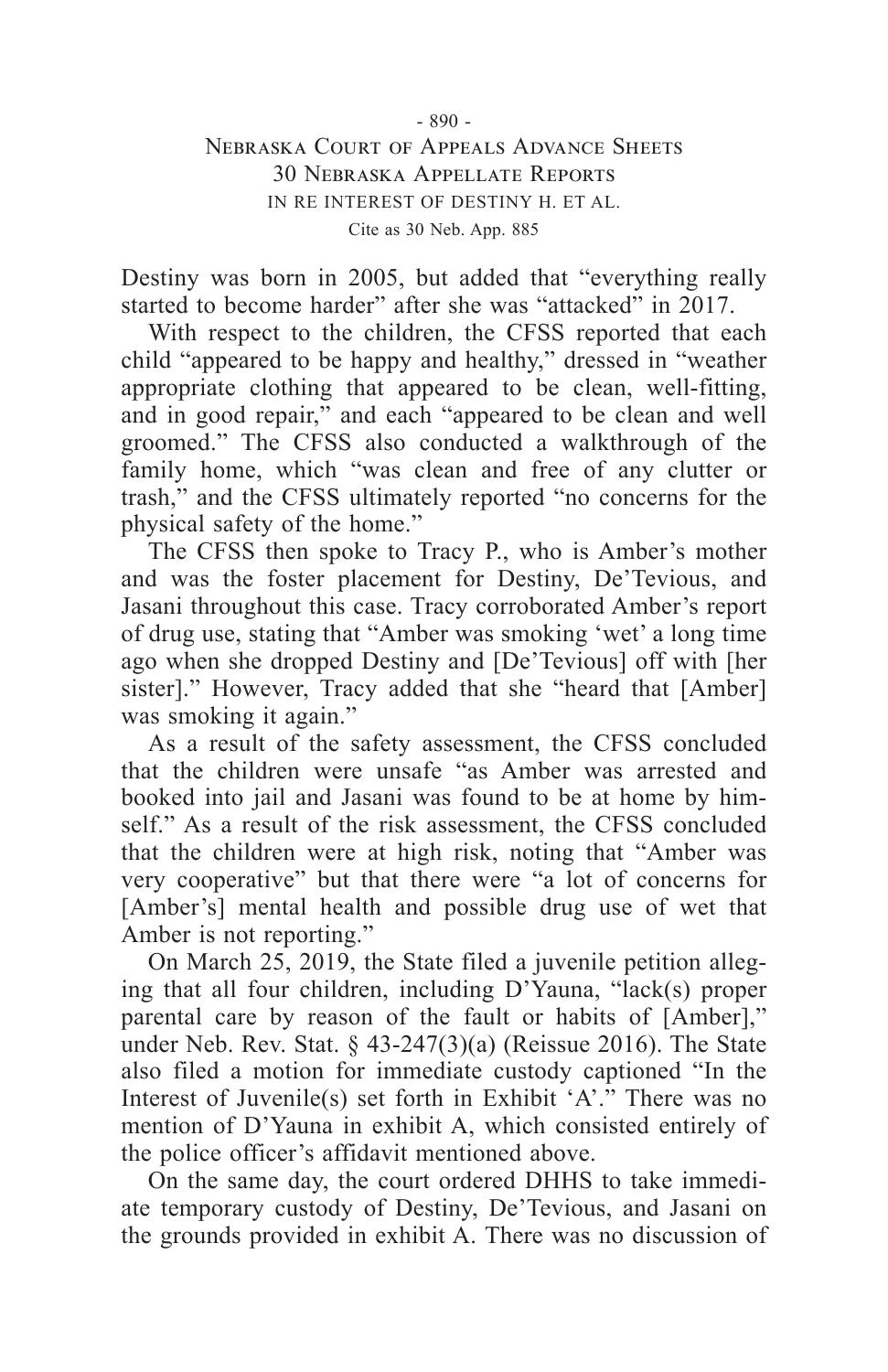D'Yauna in the court's order, and she was not listed in the caption. However, on March 27, 2019, the court entered an order appointing a guardian ad litem for all four children. Then, on March 28, the State filed a second motion for immediate protective custody with respect to D'Yauna alone. It is not clear from the record when the court made a ruling on this motion, but the court later found, in its order terminating Amber's parental rights, that "D'Yauna was formally made a state ward and removed from [Amber's] custody in April of 2019." In any case, the record is clear that Destiny, De'Tevious, and Jasani were removed from Amber's home and placed with their grandmother, Tracy, and that D'Yauna remained at all times in the care and custody of her paternal aunt, Octavia.

On April 3, 2019, Amber made her first appearance and participated in a prehearing conference. Amber entered, and the court accepted, a plea of denial to the State's initial petition. The court found probable cause to support the State's initial petition and ordered all four children to remain in temporary DHHS custody. The court also "invited" Amber to participate in a number of services and ordered that "the services for [Amber] shall be arranged and paid for by [DHHS] and/or PromiseShip unless [Amber] has insurance and is able to pay."

While we do not have access to any of Amber's treatment records or evaluations, we know from Krohn's reporting that Amber underwent a psychiatric evaluation in early April 2019 and was diagnosed with "major depressive disorder, recurrent, severe, with psychosis; rule out bipolar disorder; generalized anxiety disorder; PTSD; nicotine dependence; cannabis abuse; rule out alcohol abuse; and phencyclidine dependence." Amber was recommended to continue taking the medications "Lexapro, Prazosin, and Seroquel" and to undergo a chemical dependency evaluation. Amber underwent a chemical dependency evaluation, which recommended she complete "Level III.5 residential treatment for chemical dependency with an emphasis on co-occurring mental health disorders." Amber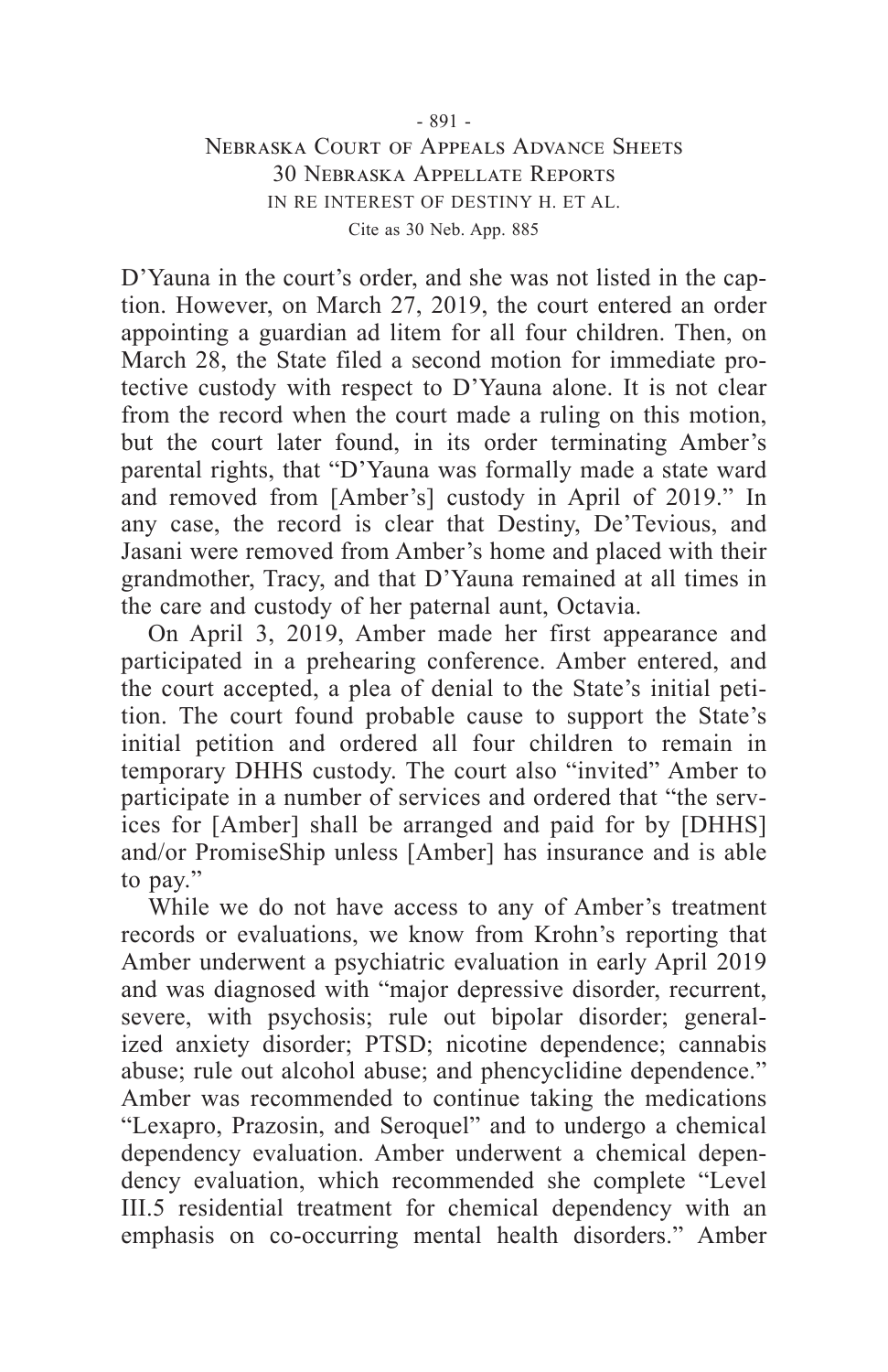successfully completed the recommended residential treatment at "Inroads to Recovery" from "April of 2019 to May 17th, 2019."

In a family strength and needs assessment conducted in early May 2019, Krohn wrote that Destiny and De'Tevious both reported a "good relationship" with Amber, and Krohn noted that De'Tevious "appears to really miss his mother" and "is bonded with his mother, as he has been asking this FPS on multiple occasions if and when he can see his mother." The family assessment also contained the first mention of Amber's losing access to her Medicaid health insurance, as Krohn reported that "Amber no longer has Medicaid due to the children being removed." Krohn later confirmed in her trial testimony that Amber lost access to her medications "around May of 2019," as "[s]he didn't have insurance because her children were removed."

As previously mentioned, Krohn conducted a reunification assessment in early June 2019. With respect to the ongoing risk to the children, Krohn noted the lack of progress, ongoing mental health concerns, and "possible substance abuse concerns" as the primary obstacles to reunification. Krohn added that "Amber continues to report that she is in a relationship with the father of her youngest child," who was identified as Jonquez S., "despite admitting to multiple concerns of domestic violence." However, the record contains conflicting evidence on this point.

In the prior safety assessment, the CFSS also reported a history of domestic abuse between Amber and Jonquez; however, Amber told the CFSS that "she left Jonquez about a year ago or more maybe." Likewise, Destiny told the CFSS that "[Amber] has not been seeing anyone [and] that sometimes Jonquez still comes around but not very often." De'Tevious also reported that Amber "was not seeing anyone that he knew about." Tracy, on the other hand, reported to the CFSS that "as far as she knows Amber is still seeing Jonquez on a regular basis." Tracy added that "Jonquez is very abusive and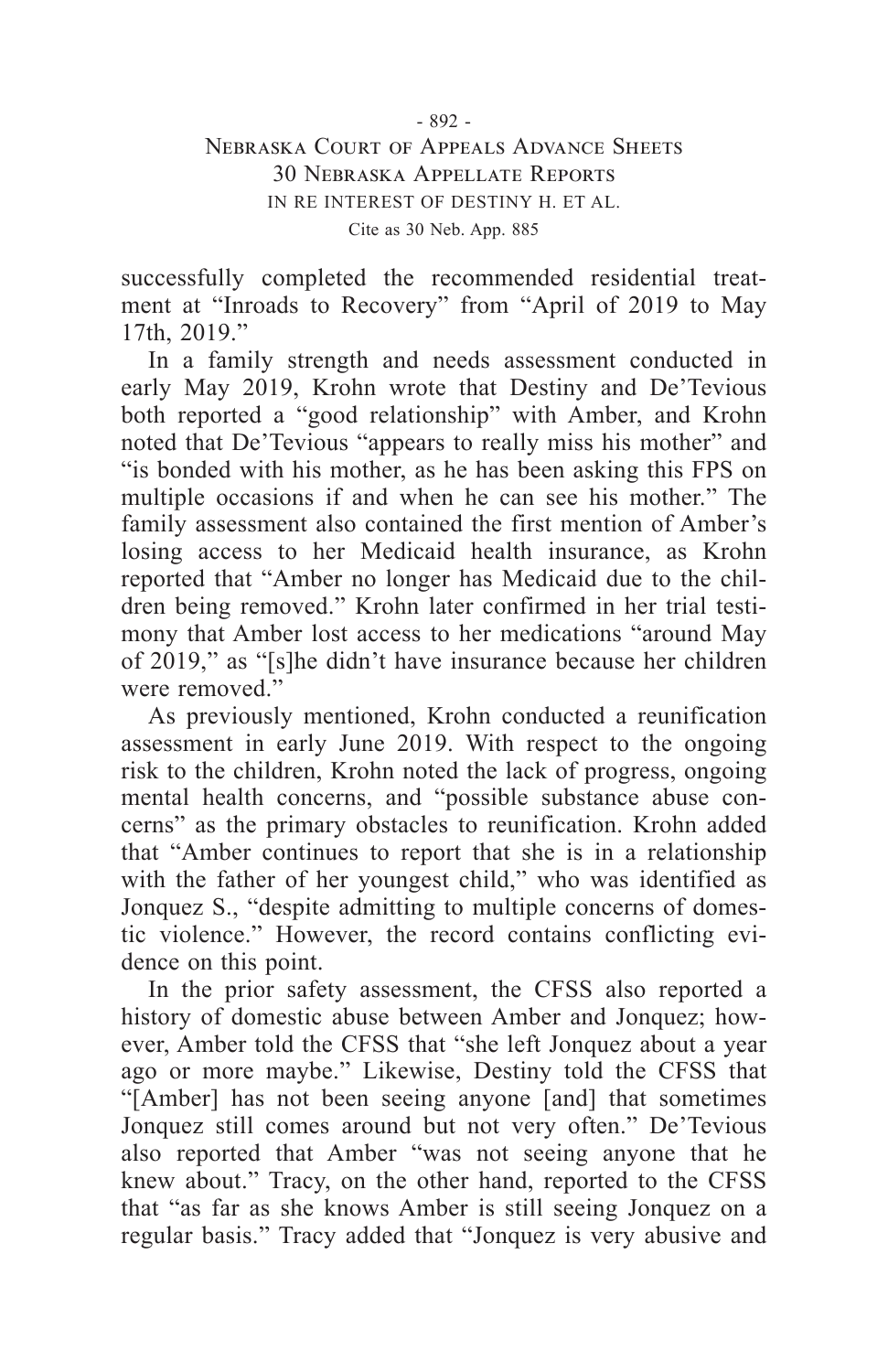controlling of Amber from what she hears but she does not know much because Amber does not talk to her."

In stark contrast, Krohn wrote in the family assessment that "Amber reports that she is in a relationship with [Jonquez]." Krohn further observed that "[t]here are concerns from multiple parties that the relationship is unhealthy and that domestic violence has occurred and continues to occur in the relationship." However, aside from Tracy, it is unclear who Krohn actually spoke to regarding the family assessment. Krohn noted that the information "was provided some by family and some by collateral information," adding that "Amber is currently at InRoads to Recovery due to her mental health and this FPS was able to complete her needs based on collateral information."

Moreover, Amber's relationship with Jonquez was not the only inconsistency between the CFSS' and Krohn's reporting. With respect to her relationship with Tracy, Amber reported to the CFSS that "her mom never does anything for her but talk down to her." Further, Amber reported that "she did not have a good childhood[,] that her mom would be physical [sic] abusive towards her a lot when she was angry[, and] that she was in foster care when she was younger because of her mom [sic] drug use." Again, in stark contrast, Krohn wrote that "Amber reports that she has a strong support system in her mother for the majority of things, but does feel she can be tougher on her than other people."

As it relates to Amber's relationship with Tracy, Karen Sides, who was the visitation worker for this family throughout the life of this case, testified that Amber and Tracy had a "very volatile relationship." Moreover, Krohn later reported that Amber "continues to struggle with building a relationship with [Tracy]." There was no further discussion, at trial or otherwise, of a continued relationship between Amber and Jonquez.

Krohn prepared six court reports in this case. Each court report contained a case plan, which listed the family's goals and progress toward completing them. The case plan listed two goals for Amber and one goal for the children. First, Amber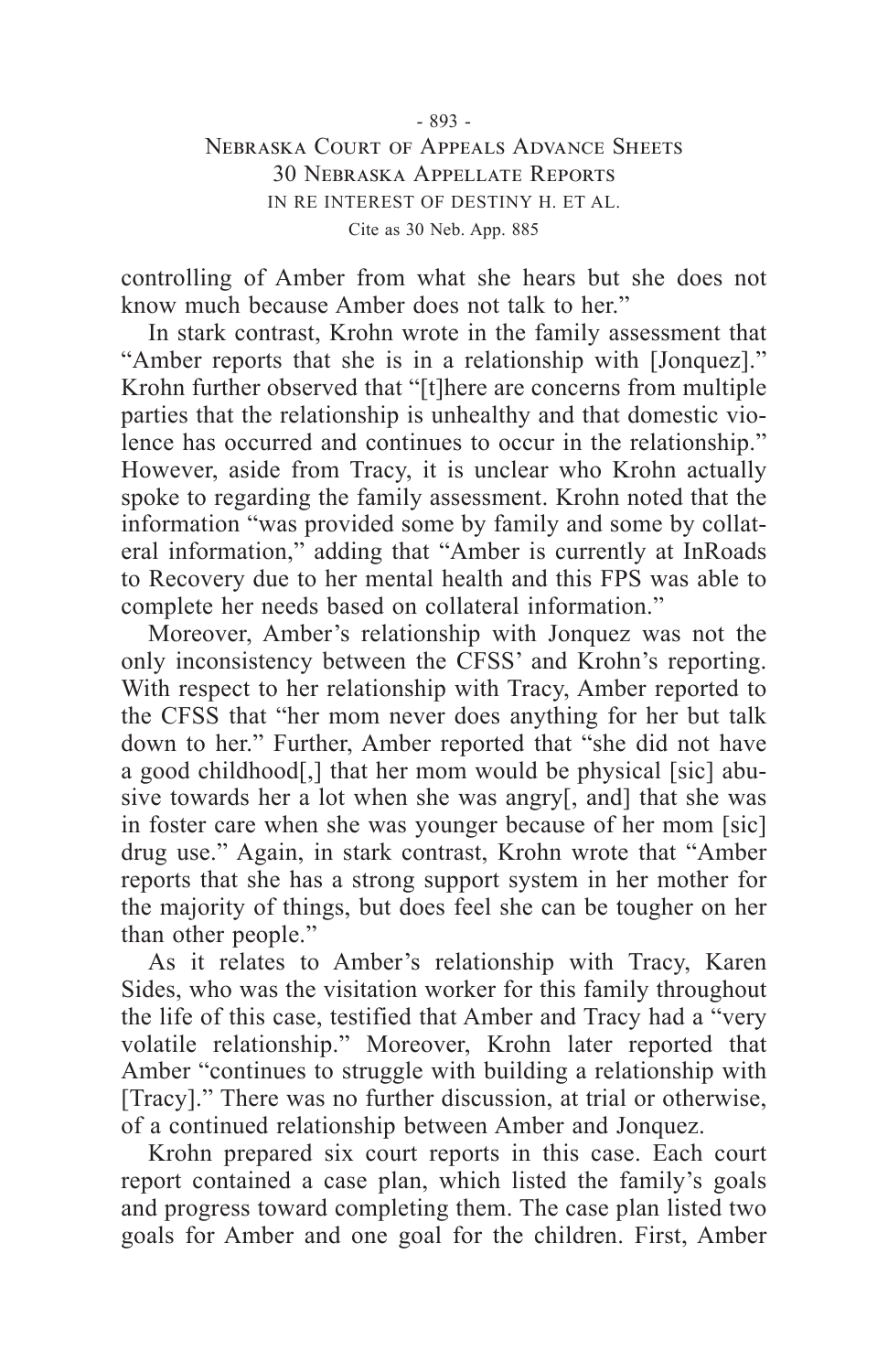"will address her mental health and coping skills." Second, Amber "will be able to provide for her children's emotional, physical, mental, and educational needs." The children "will reside in a home in which their basic physical, emotional, medical, educational, and permanency needs are being met." Krohn identified strengths related to these goals, noting that "Amber is willing to address her mental health[,] expresses a desire to parent her children[, and] is currently involved in services."

On May 30, 2019, the State filed an amended petition alleging that all four children "is/are homeless or destitute, or without proper support through no fault of [Amber], to wit: A. Amber . . . has been diagnosed with severe mental illnesses [such that] she is unable to provide proper parental care, support and/or supervision." On June 6, Amber appeared for an adjudication and disposition hearing on the State's amended petition. Amber entered, and the court accepted, a no contest plea to the amended petition as above. The court thus adjudicated all four children to be within the meaning of  $\S$  43-247(3)(a) "by a preponderance of the evidence and through **no fault** of the parent." (Emphasis in original.) The court ordered the children to remain in temporary DHHS custody but noted that "[Amber] has begun to make therapeutic progress by participating in preadjudication services."

The court further ordered Amber to participate in a number of services, including individual therapy, supervised visitation, family therapy if recommended, medication management, family support services, drug testing, parent training, and domestic violence programming. The court again ordered that "services for [Amber] shall be arranged and paid for by [DHHS] and/or PromiseShip unless [Amber] has insurance and is able to pay." The court also ordered the children to participate in individual therapy if recommended by an initial diagnostic interview.

In the second court report, prepared in July 2019, Krohn reported that "Amber . . . is currently recommended to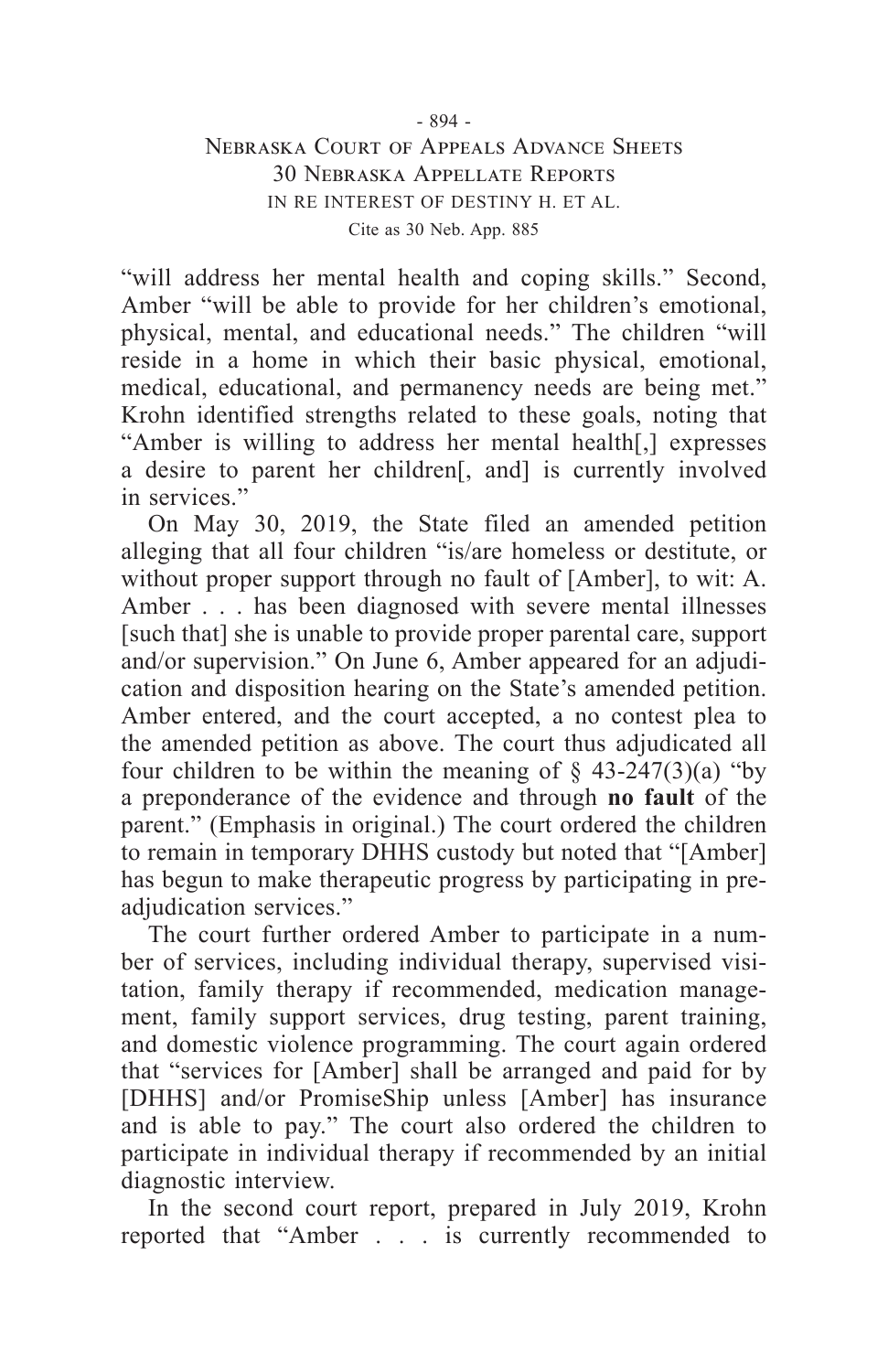complete Intensive Outpatient Therapy," adding that "Amber was recommended to continue attending In-Roads, however due to payment concerns this was not successful." Krohn further reported that Amber was not participating in drug testing, and the record indicates that Amber never participated in drug testing throughout this case. Krohn also reported that Destiny and De'Tevious were both scheduled to begin individual therapy. Krohn later confirmed, in October 2019, that Destiny and De'Tevious had been attending individual therapy every other week since July.

The court, with a new judge presiding, convened for a continued disposition hearing on November 5, 2019, and it appears Amber was not present. On November 7, the court entered an order finding that it was "unable to enter informed findings regarding therapy for the minor children for the reason that it has no information with respect to therapeutic issues being addressed." Accordingly, the court demanded that "[a]t the next scheduled hearing [DHHS] shall provide progress reports to the Court from the children's therapist(s) and [Amber's] therapist." The court also ordered Amber to undergo an updated chemical dependency evaluation within 30 days.

In the fourth court report, prepared in January 2020, Krohn wrote that Amber "reported that she had completed an [updated chemical dependency] evaluation with Omaha Insomnia and Psychiatric Services." However, Krohn was unable to obtain a copy of that evaluation, so Amber was referred to undergo another chemical dependency evaluation at Heartland Family Services, which she completed in January 2020. With respect to visitation, Amber reported to Krohn that she was struggling to consistently attend visits due to her mental health, although Krohn observed that "Amber has been making more of an effort to attend her visits as evidenced by the number of visits she is attending going up."

The case plan in the fourth court report contained the only substantive progress report to date. With respect to the first goal that Amber address her mental health, Krohn reported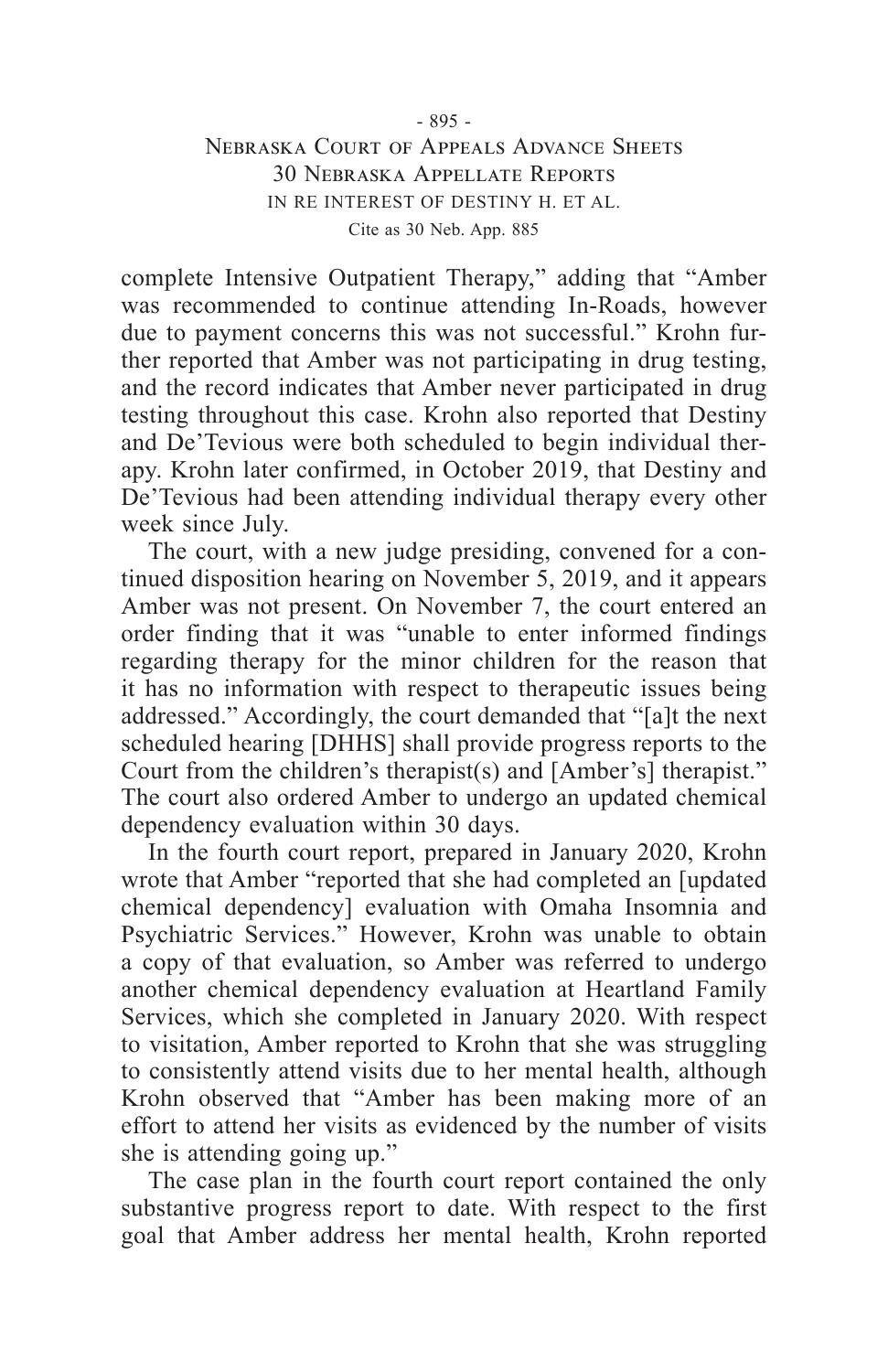that Amber was not attending outpatient therapy because "she reports that she has not found an appropriate therapist." Krohn added that "Amber is not on medication as she reports that she is not able to afford ongoing medications" and she "is continuing to struggle with her mental health." With respect to the second goal that Amber provide for her children's needs, Krohn reported that Amber "does not have proper housing, or employment to care for the children."

With regard to Amber's housing, the record demonstrates that Amber initially resided in a three-bedroom house she obtained through the federally subsidized "Section 8" housing program administered by the local housing authority. Sides testified that Amber was evicted from this home because she failed to report the children's removal to the housing authority and then accumulated a \$7,000 balance. The record is not entirely clear as to the timeline of these events, but Krohn testified that Amber was evicted in July 2020. Both Krohn and Sides testified that weekly visits primarily took place at Amber's home until "COVID 19 hit." Sides testified that after she was evicted, Amber secured a new apartment "on her own."

With regard to Amber's employment, Krohn testified that Amber was working as "a CNA in a nursing home" when the case began and that she worked briefly "in a pantry" sometime between August and September 2019. The record indicates that Amber was not gainfully employed at any point thereafter. Although, at the direction of the court, Amber applied for and obtained Supplemental Security Income benefits which provided Amber with approximately \$900 per month beginning in July 2020.

With respect to the children's goal that they reside in a home which meets their needs, Krohn included brief updates on Destiny and De'Tevious' reported progress with therapy, but there remained no mention of the requested therapy progress reports from the children's therapists. While a second progress update for the children was entered in August 2020, it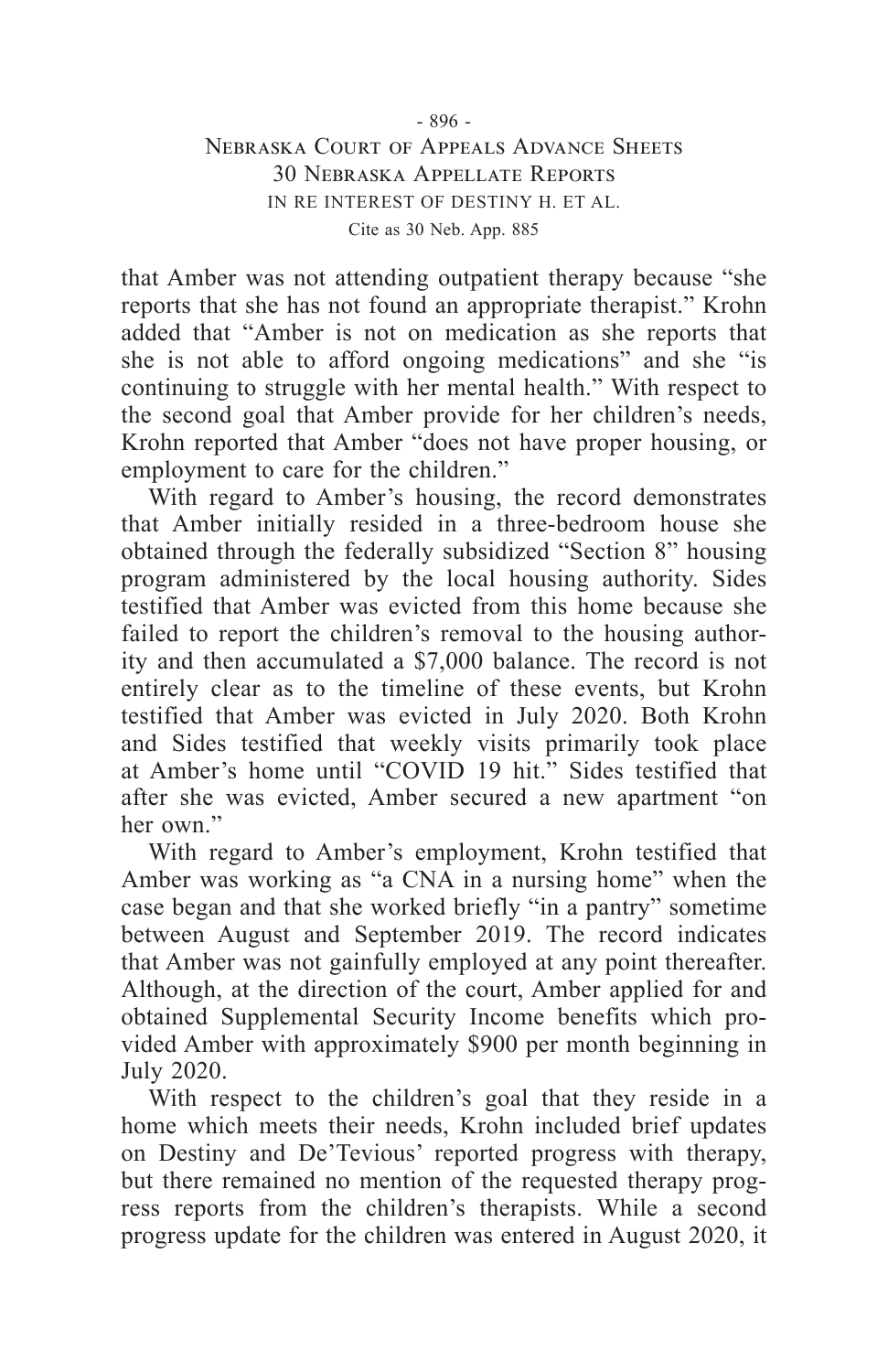appears Krohn largely reiterated verbatim her comments from the December 2019 update.

On March 9, 2020, before a third presiding judge, Amber appeared for a review and permanency planning hearing. On March 17, the court ordered that "St. Francis shall: 1. Provide the Court with copies of [Destiny and De'Tevious'] psychological evaluation and therapy progress reports." Following a subsequent hearing on June 23, the court again found that "no therapy report for the minor children was provided." Despite Krohn's later reporting that Destiny and De'Tevious both completed a "full psychological evaluation" in February 2020, the court also found that "the children's psychological evaluations are not completed as of yet." Accordingly, on June 23, the court again ordered DHHS to provide this evidence and to "[d]evelop and identify the permanency objective for the minor children taking into account input from the therapists and foster care providers."

Three days later, the State moved to terminate Amber's parental rights with respect to all four children. The motion alleged that D'Yauna came within the meaning of Neb. Rev. Stat. § 43-292(1), (2), (6), (7), and (9) (Reissue 2016) and that Destiny, De'Tevious, and Jasani came within the meaning of  $\S$  43-292(2), (6), (7), and (9). The motion did not identify any factual basis with respect to the allegations under  $§$  43-292(1), (2), (7), and (9). With respect to the allegations under  $§$  43-292(6), the State alleged only that "[d]espite over a year of Juvenile Court involvement, [Amber] has failed to make any measurable sustained progress toward reunification with her children." The State thus alleged that it was in the best interests of all four children that Amber's parental rights be terminated.

In the sixth and final court report, prepared in August 2020, there remained no mention of the requested therapy progress reports or psychological evaluations. In lieu of this information, Krohn observed that Destiny "has not been addressing her emotions with the therapist however has been working on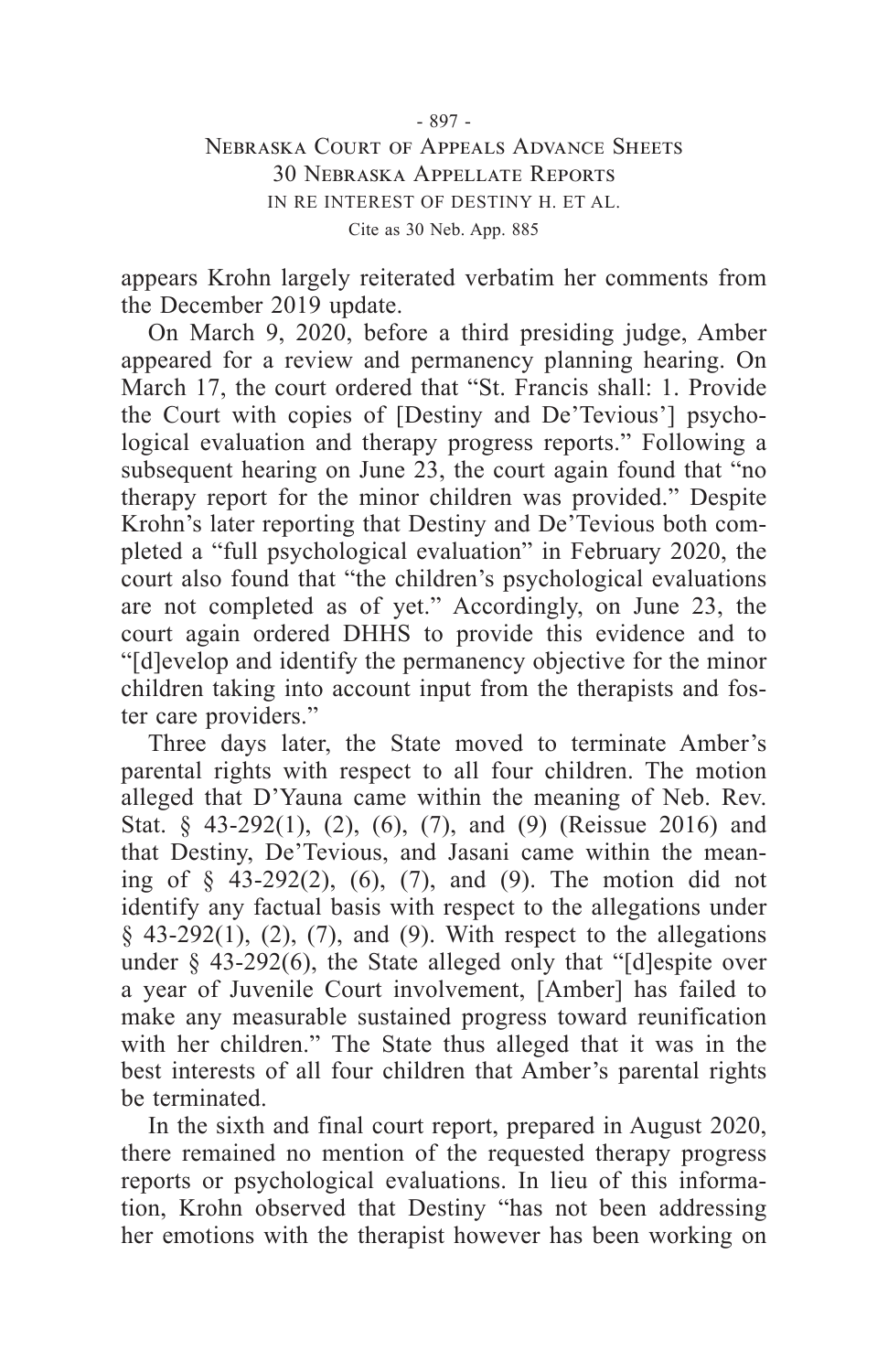#### - 898 -

### Nebraska Court of Appeals Advance Sheets 30 Nebraska Appellate Reports IN RE INTEREST OF DESTINY H. ET AL. Cite as 30 Neb. App. 885

these with [Tracy]" and De'Tevious "is working on addressing his anger and is learning coping skills per the therapist." Krohn also reported that both Destiny and De'Tevious were recommended to participate in family therapy, but it is not clear if family therapy was ever pursued or even presented to Amber as an option. Attached to the final court report was a transition plan for Destiny in which Krohn reported that "Destiny would like to reunify with her mother, and all services are being provided in compliance with this goal."

A trial on the State's motion took place over the course of 3 days from October 2020 to February 2021. The State called three witnesses: Tracy testified on October 6, 2020; Sides testified on January 26, 2021; and Krohn testified on February 3. Tracy primarily testified to her observations on four occasions from April to July 2020. First, Tracy testified about an incident in April 2020, where Amber came to Tracy's house with a butcher knife around "one or two o'clock in the morning." According to Tracy, Amber was talking about how a man stole her "juice." Tracy testified that Amber had previously indicated to her that "juice" was "the stuff — that drug that she smokes called wet."

Tracy testified further about Amber's behavior on three occasions in June and July 2020. Tracy testified that on those occasions, Amber's "behavior, her movement, her language was off." While the record clearly indicates that Tracy was trying to insinuate Amber was "high" on these occasions, the testimony properly adduced on the record merely reflects that Amber was "moving and speaking in a way that Amber does" and that she "didn't articulate her words correctly."

With regard to a bond between Amber and the children, Tracy testified, "I'm not going to say that they have a bond with her anymore." However, Tracy added that there "[a]bsolutely" was a bond at the beginning of the case. According to Tracy, the bond "just started to fade because their visits were not consistent." In contrast, Sides testified to her belief that Amber was bonded with Destiny, De'Tevious, and Jasani.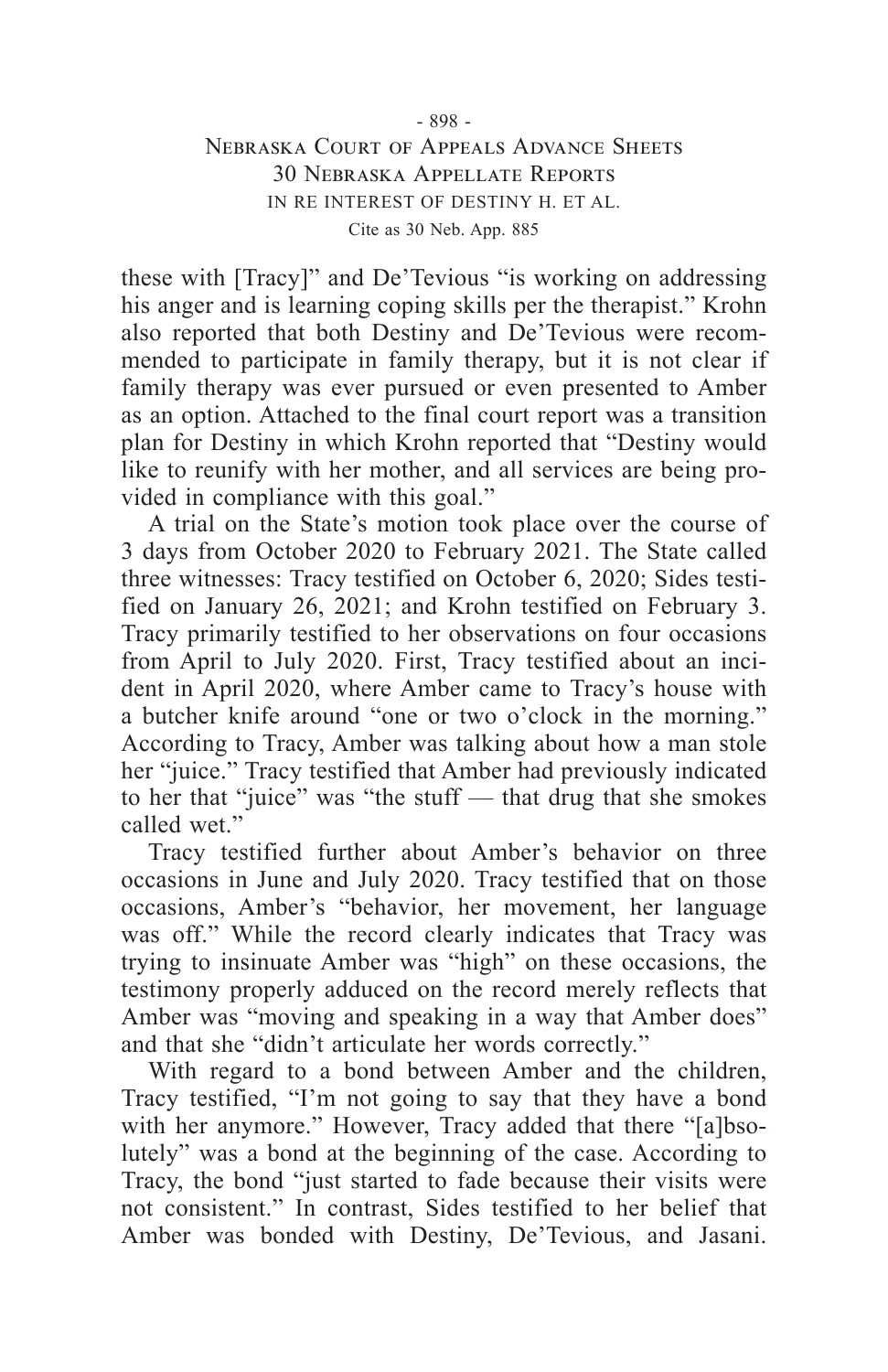When asked about the basis for her belief, Sides stated, "you know, her  $-$  just  $-$  a rock and a hard place.  $\ldots$  I think she loves them. I think she's bonded with them."

With respect to visitation, Sides testified that Amber's participation was often irregular, noting that when she did show up for visits, she was often late and difficult to communicate with. Prior to "COVID," which we presume to mean from approximately May 2019 to March 2020, Amber "was offered" 47 visits and 24 of them "were cancelled." However, Sides clarified that the 23 visits which did occur "pretty much happened on a routine basis once a week." Krohn also testified that Amber "maintained consistency" with weekly visits until the end of 2019.

With regard to "after COVID," Sides testified that there were no visits in March 2020 and two conference call visits in April 2020. Sides testified that "face-to-face" visitation resumed in May 2020, and we know from the final court report that Amber participated in six visits from May to June. However, Sides then provided troubling testimony with regard to visitation from June to October 2020.

First, Sides indicated that Tracy canceled three of five scheduled visits in June. Sides then testified that Tracy canceled "at least three" visits in July due to her "not being willing to have visits in her yard." Sides continued, "actually it got worse," recalling that August 2020 was "when [Tracy] got worse about saying that [Amber] needed . . . a negative COVID test" to participate in visitation at her house. When asked about possible alternative locations for visitation, Sides stated, "[Tracy] wanted to be around the visit to see it." When asked if it was a requirement that Tracy be present for visits, Sides responded as follows:

Absolutely not. And like I told you . . . I kept calling and e-mailing the case manager to see if [Tracy] had that control. And when I finally heard back, she said no, she has to allow them to do visits. And that's when we started that at Heartland Family Service [sic].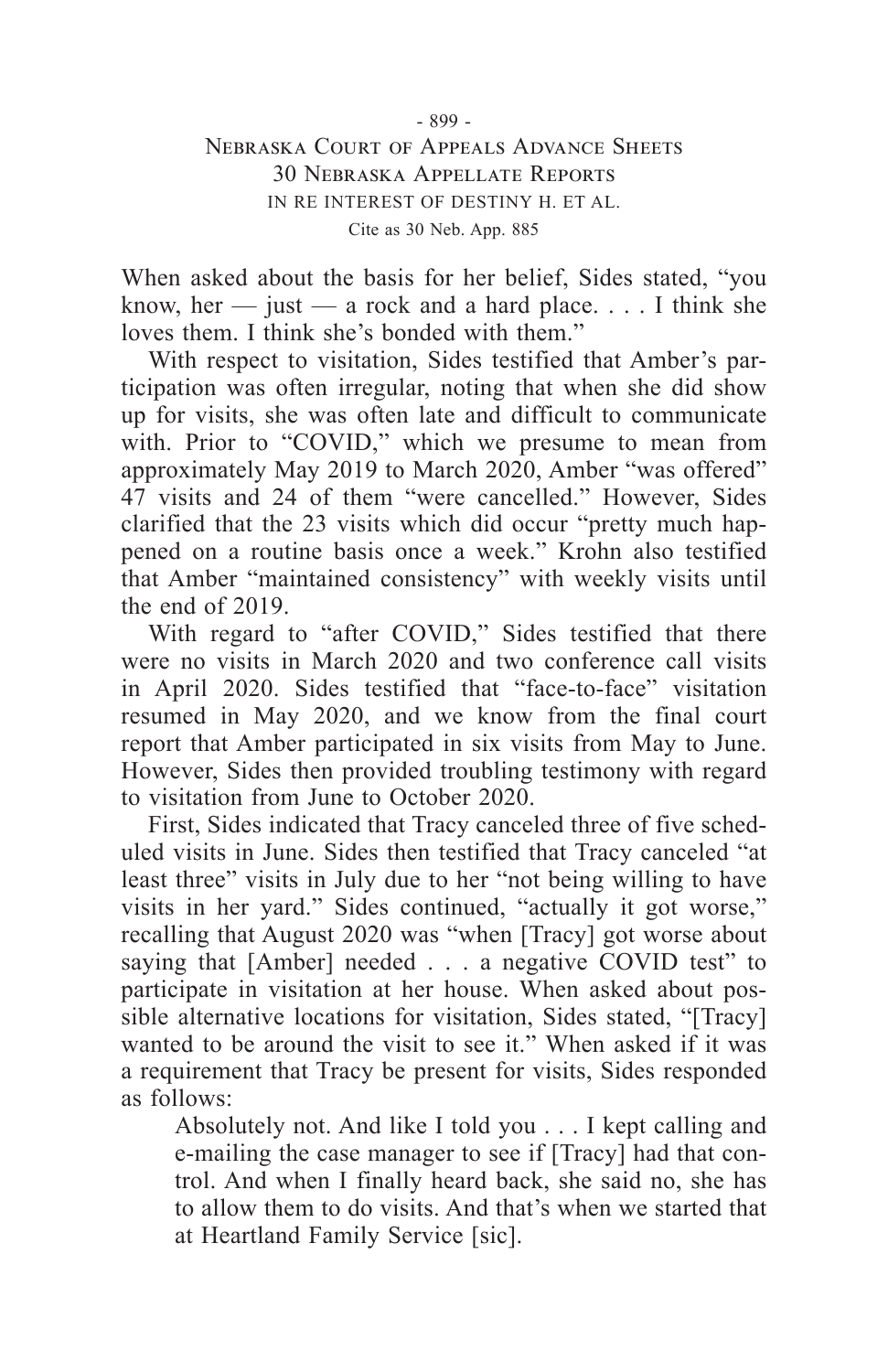Sides stated that no other locations were offered until they got approval from Krohn to have visits at Heartland Family Services, "which didn't come for a very long time."

Sides was asked to "explain what time frame you were having difficulty getting in touch" with Krohn, to which she responded, "[a]ll the time," from "almost the very beginning of this case." Specifically, as it relates to Tracy's interference with visitation, Sides stated that communication difficulties continued through the summer months and into September and October 2020 as well. Perhaps not coincidentally, Krohn testified that she "couldn't contact" Amber from approximately "July through November [2020]"—roughly the same period of time during which Sides was struggling to contact Krohn.

During this roughly 4-month period, Sides estimated that Tracy canceled "one-fourth" of the scheduled visits. Of the remaining scheduled visits, it is not clear how many occurred or how they went. Sides confirmed that visits resumed at Heartland Family Services in October 2020. Sides also testified to at least one visit with all three children in January 2021, which was followed by a few weeks of no visits. Moreover, Krohn testified to at least one visit in December 2020. However, aside from this limited testimony, the record is clearly lacking with regard to visitation or other progress that may or may not have occurred between August 2020 and February 2021.

When asked about the State's amended petition in this case, Krohn testified that she understood what a "no-fault petition" was but did not recall such a petition in this case. Nevertheless, Krohn was generally aware of Amber's mental health diagnoses and prescribed medications. Krohn testified that although she could not recall exactly, she believed Amber regained access to her medications in "mid 2020" when "she started receiving disability payments." We note that Amber, in her brief on appeal, also asserts that she "lost her insurance and could not afford her medications again until July of 2020, when her disability payments began." Brief for appellant at 23.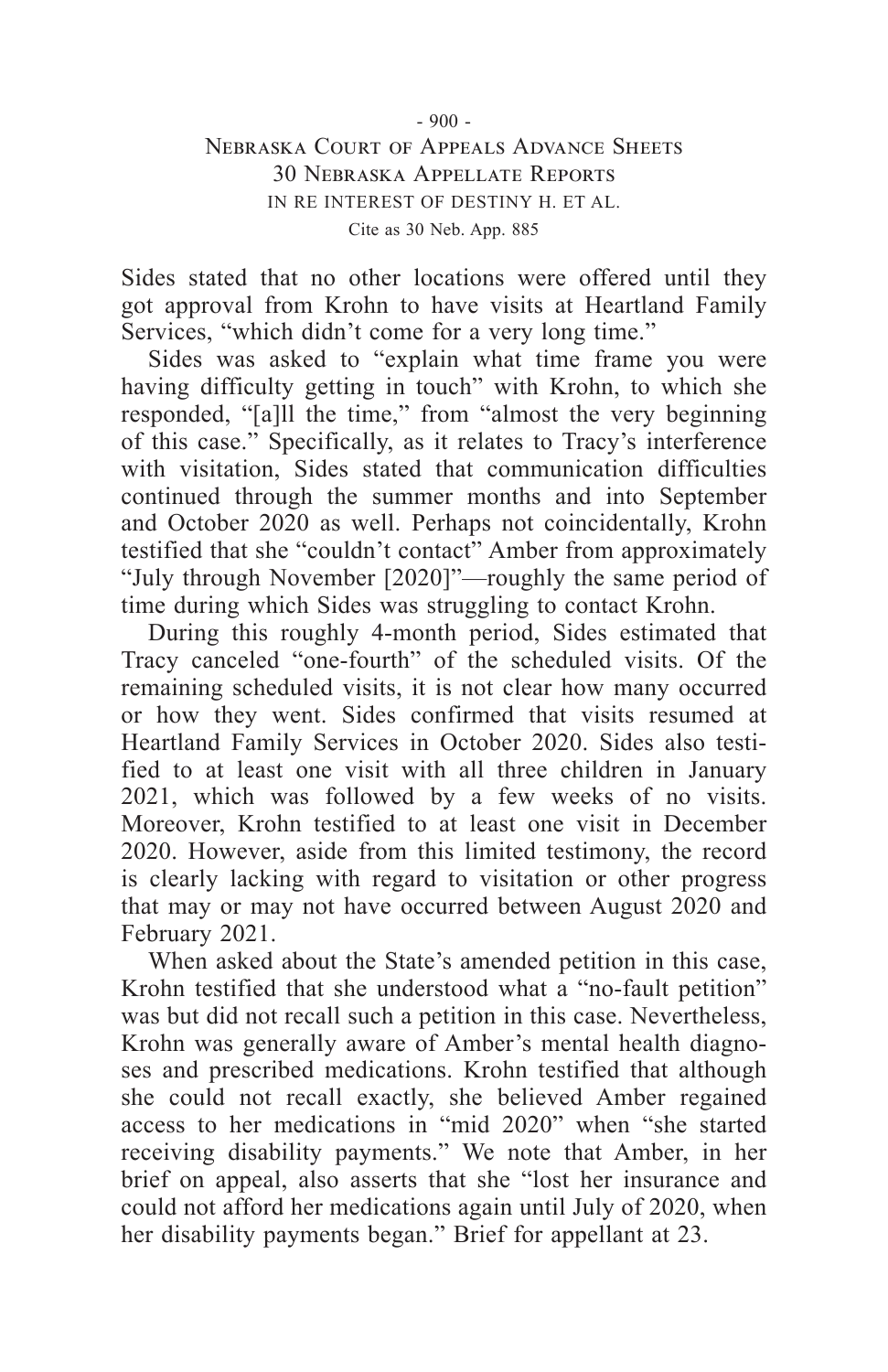However, Krohn and Sides both testified that Amber would have relied on Medicaid, not disability payments, to pay for her medications. Sides noted that Amber "only gets nine something" from Social Security, such that with her apartment and other expenses, there would be "very little money left" for medications. Moreover, Sides testified that she did not believe Amber had health insurance as of the January 26, 2021, hearing. Sides added that Amber had recently reapplied for Medicaid but that she was not aware whether she had been reapproved. Sides further confirmed that if Amber had been reapproved for Medicaid, it "would [have been] a relatively recent" development.

Krohn suggested that "Lutheran Family Services was able to provide [Amber] with [a] month or two months' worth of medications," but she added that "they couldn't continue on due to the fact that we couldn't afford it." Additionally, Krohn suggested Amber was at some point receiving medications from "Omaha Insomnia." However, there was no indication as to the time period during which Amber purportedly received medication from either of these facilities, and there is nothing in the record to confirm Krohn's reports. Even if we assume Amber regained access to her medications in July 2020, the record indicates this would have left her without medication for at least 14 months. At trial, and now on appeal, Amber's counsel seemed to take for granted that Amber had been without her medication for "nine months" of this case. Brief for appellant at 16. However, we cannot say for certain that it was not much longer than that.

With regard to Amber's progress on court-ordered services, Krohn testified that Amber "didn't show any desire to participate in the programs that we needed to see her do." However, Krohn also testified that Amber did complete many court-ordered services, including over a month of inpatient treatment, family support services, at least two chemical dependency evaluations, a psychiatric evaluation, a psychological evaluation, hands-on parent training, domestic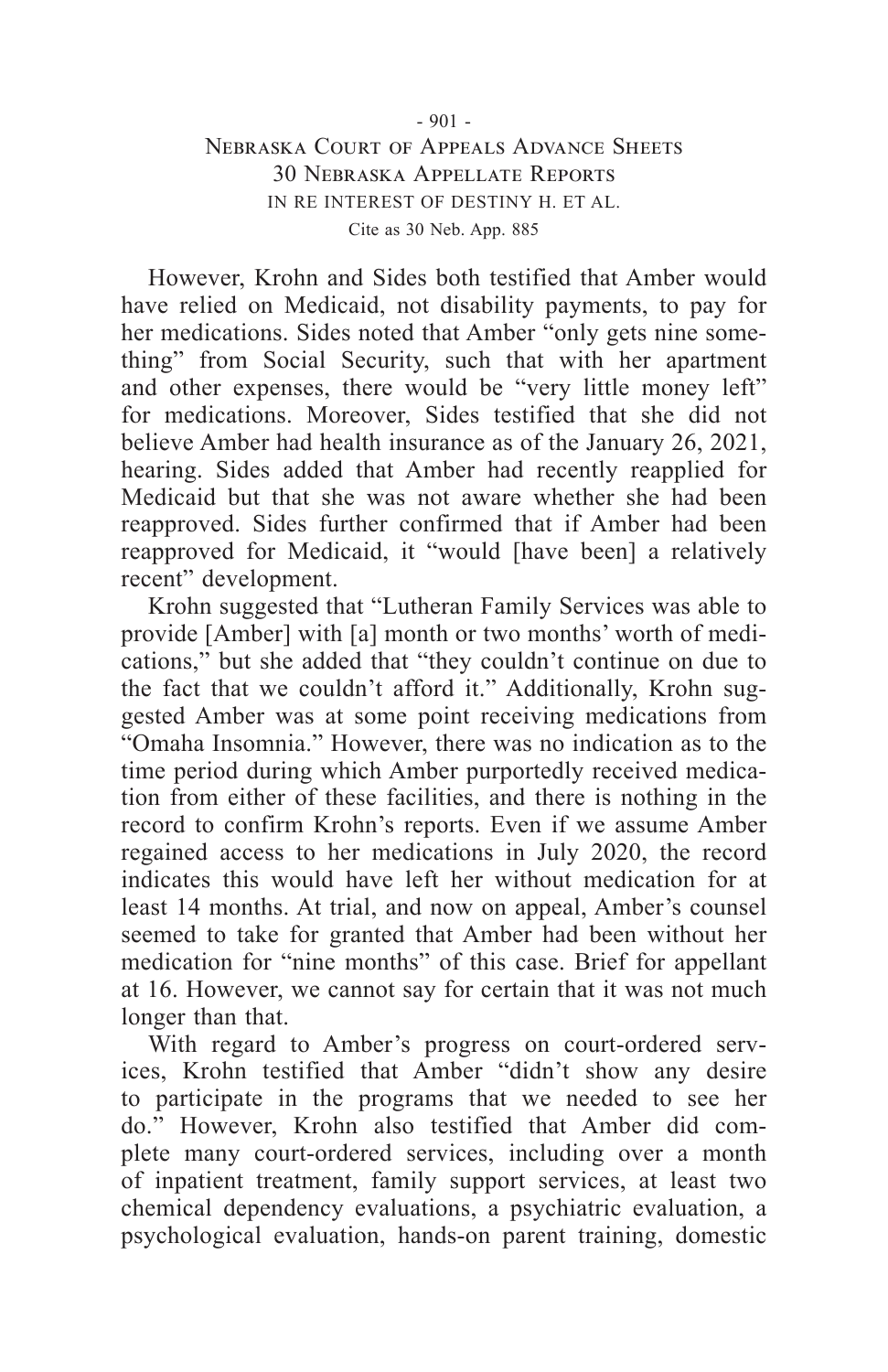violence programming, and a parenting class. Krohn identified only three court orders that, in her opinion, Amber did not successfully complete—outpatient treatment, drug testing, and visitation.

Krohn testified that she only actually witnessed Amber interact with the children on "a couple of occasions" and agreed that "when it comes to the regular visitation and what goes on," that information came from Sides' reports. According to Krohn, per those reports, visitations were not always "appropriate" and there were "a lot of visits in which [Amber] would just allow the children to watch TV the entire time and not engage with them." However, Sides testified that Amber "always engaged with her children during the visits." Sides added that she never had to shorten a visit and agreed that Amber was always "appropriate" with the children.

After trial, on February 23, 2021, the court entered an order finding that all four children came within the meaning of  $\S$  43-292(2), (6), and (7) and that it was in the children's best interests that Amber's parental rights be terminated. Accordingly, the court terminated Amber's parental rights with respect to all four children. This appeal followed.

#### ASSIGNMENTS OF ERROR

Amber assigns that the juvenile court erred in finding clear and convincing evidence that Destiny, De'Tevious, Jasani, and D'Yauna came within the meaning of  $\S$  43-292(2), (6), and (7), and in finding clear and convincing evidence that termination of Amber's parental rights was in the children's best interest.

#### STANDARD OF REVIEW

[1,2] An appellate court reviews juvenile cases de novo on the record and reaches its conclusions independently of the findings made by the juvenile court below. *In re Interest of Mateo L. et al.*, 309 Neb. 565, 961 N.W.2d 516 (2021). It is the State's burden to show by clear and convincing evidence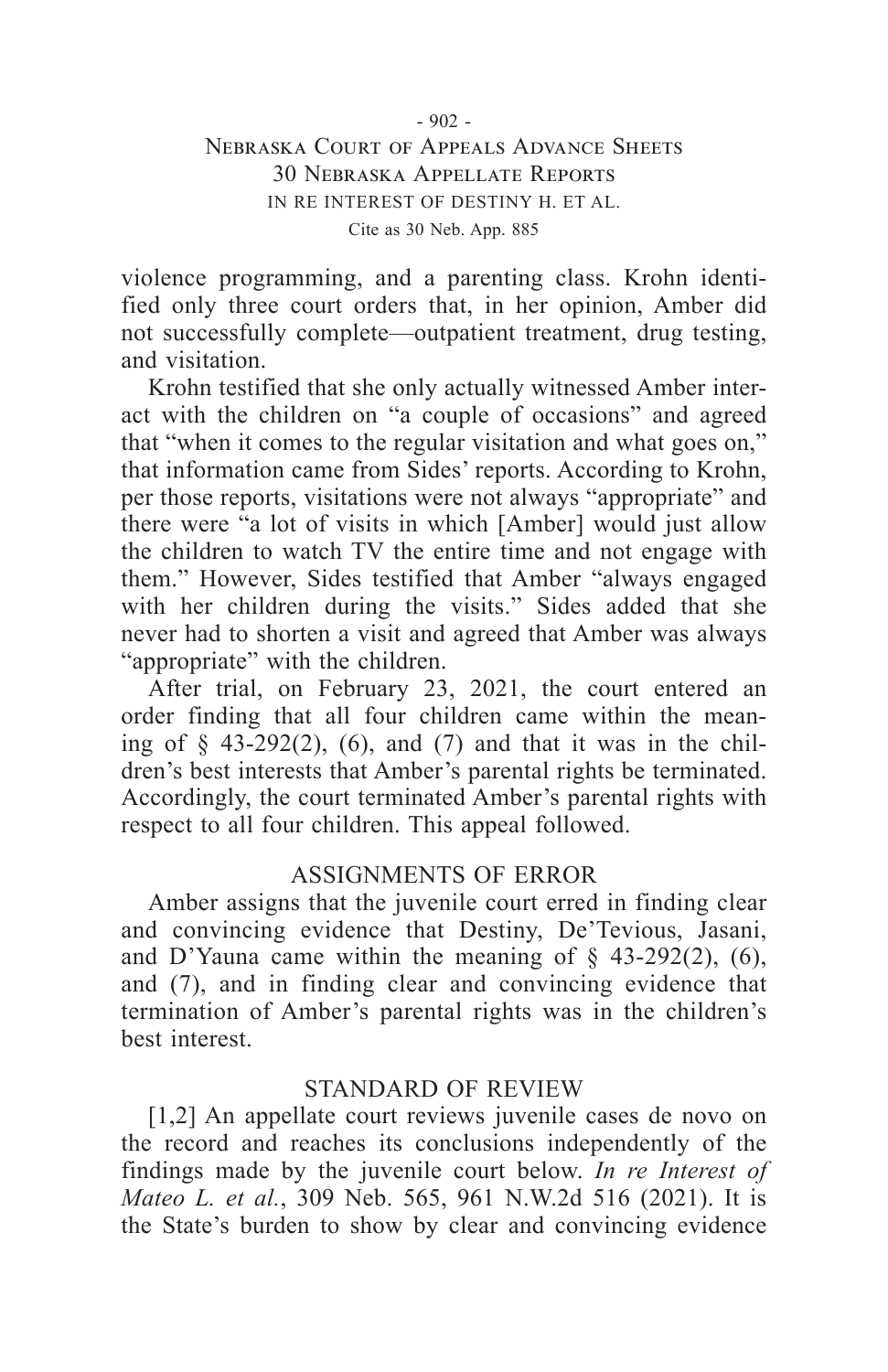both that one of the statutory bases enumerated in § 43-292 exists and that termination is in the child's best interests. *Id.*

#### ANALYSIS

[3] Under Nebraska law, terminating parental rights requires both clear and convincing evidence that one of the statutory grounds enumerated in § 43-292 exists and clear and convincing evidence that termination is in the best interests of the children. See *In re Interest of Donald B. & Devin B.*, 304 Neb. 239, 933 N.W.2d 864 (2019).

### *Statutory Grounds for Termination.*

[4,5] The State alleged a number of statutory grounds for termination, including § 43-292(7), which allows for termination when "[t]he juvenile has been in an out-of-home placement for fifteen or more months of the most recent twenty-two months." Section 43-292(7) operates mechanically and does not require the State to adduce evidence of any specific fault on the part of the parent. See *In re Interest of Mateo L. et al., supra*. Any one of the bases for termination of parental rights codified by § 43-292 can serve as a basis for termination of parental rights when coupled with evidence that termination is in the best interests of the children. *In re Interest of Leyton C. & Landyn C.*, 307 Neb. 529, 949 N.W.2d 773 (2020).

In this case, the juvenile court found that all four children came within the meaning of  $\S$  43-292(7). Based on our de novo review of the record, we also find clear and convincing evidence that all four children come within the meaning of  $§$  43-292(7).

With respect to D'Yauna, the record shows that she has been living with Octavia almost exclusively since her birth in 2016 and that she has "not seen [Amber] consistently for the majority of her life." Moreover, D'Yauna was "officially" removed from Amber's care in April 2019. Thus, it is clear that D'Yauna was in an out-of-home placement for at least 15 of the most recent 22 months. With respect to Destiny, De'Tevious, and Jasani, the record shows that they were removed from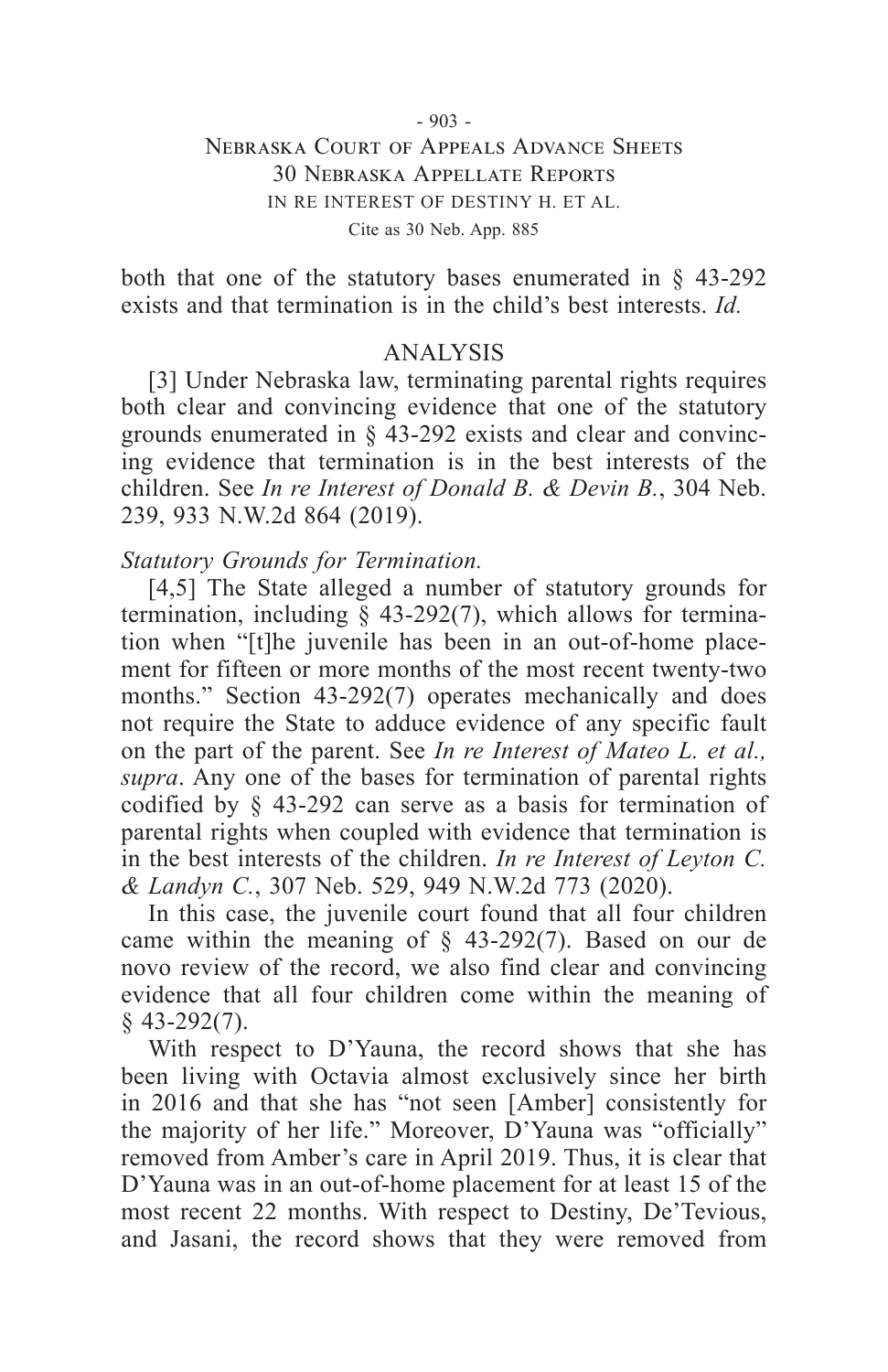Amber's home in March 2019 and were never returned. Thus, it is also clear that they had been in an out-of-home placement for at least 15 of the most recent 22 months.

Having determined the State proved at least one statutory ground enumerated in § 43-292, we need not consider the sufficiency of the evidence concerning the other statutory grounds for termination identified by the juvenile court. See *In re Interest of Mateo L. et al., supra*. Accordingly, we conclude the juvenile court did not err in finding that all four children came within the meaning of  $\S$  43-292(7), and Amber's first assignment of error is without merit.

#### *Best Interests.*

[6,7] We turn to the second prong of the termination analysis and examine whether the record contains clear and convincing evidence that termination of Amber's parental rights was in the best interests of the children. A child's best interests are presumed to be served by having a relationship with his or her parent. *In re Interest of Alec S.*, 294 Neb. 784, 884 N.W.2d 701 (2016). This presumption is overcome only when the State has proved that the parent is unfit. *Id.* In the context of the constitutionally protected relationship between a parent and a child, parental unfitness means a personal deficiency or incapacity which has prevented, or will probably prevent, performance of a reasonable parental obligation in child rearing and which has caused, or probably will result in, detriment to a child's wellbeing. *Id.*

[8-11] A termination of parental rights is a final and complete severance of the child from the parent and removes the entire bundle of parental rights. *In re Interest of Justin H. et al.*, 18 Neb. App. 718, 791 N.W.2d 765 (2010). Therefore, with such severe and final consequences, parental rights should be terminated only in the absence of any reasonable alternative and as the last resort. *Id.* The law does not require perfection of a parent. *Id.* Instead, we should look for the parent's continued improvement in parenting skills and a beneficial relationship between parent and child. *Id.* Whereas statutory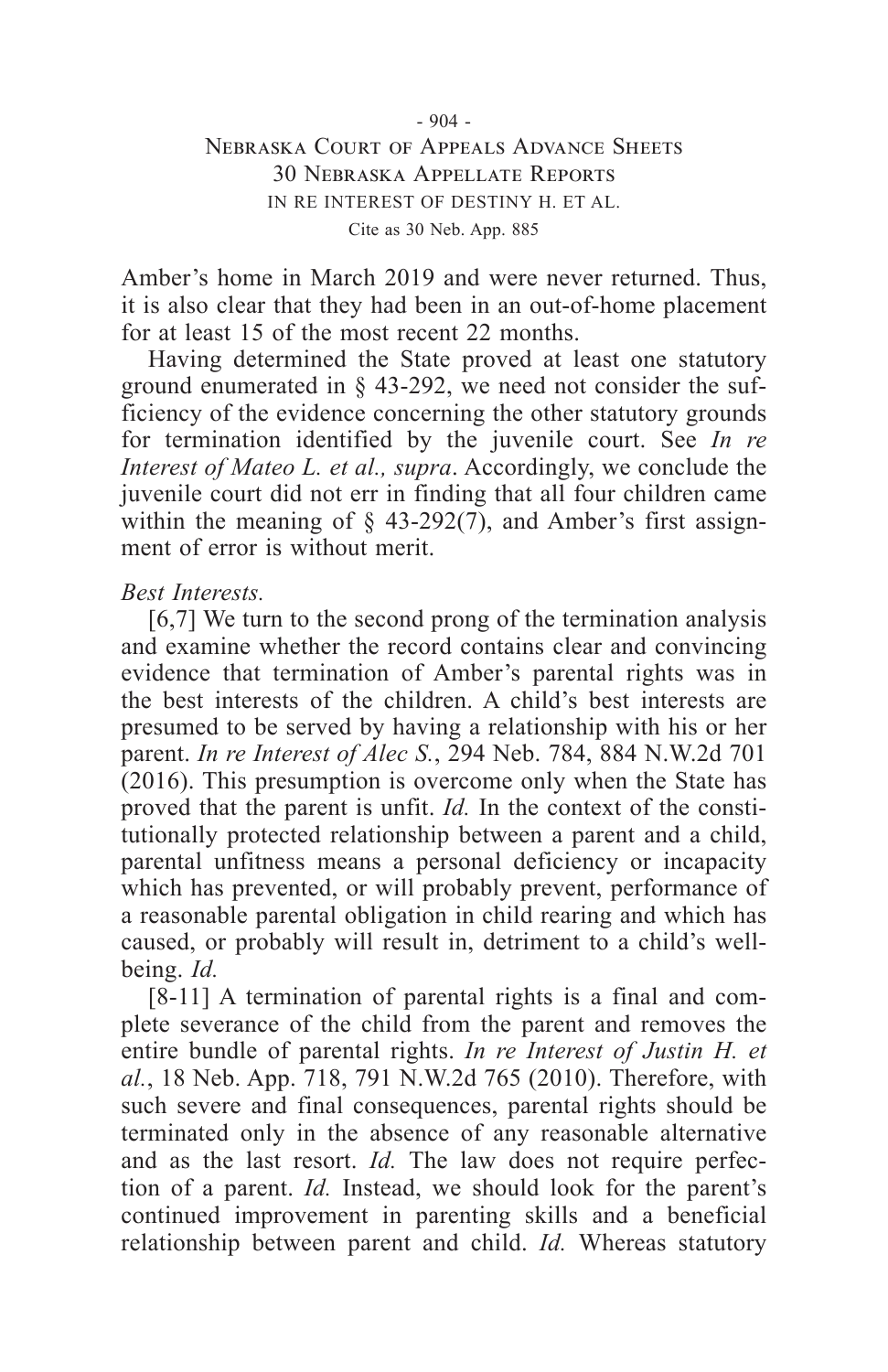grounds are based on a parent's past conduct, the best interests inquiry focuses on the future well-being of the child. *In re Interest of Mateo L. et al.*, 309 Neb. 565, 961 N.W.2d 516 (2021). The best interests and parental unfitness analyses require separate, fact-intensive inquiries, but each examines essentially the same underlying facts. *Id.*

Based on our de novo review of the record, we find that the State failed to adduce clear and convincing evidence that termination of Amber's parental rights was in the children's best interests. First, we acknowledge that the record contains substantial evidence tending to demonstrate that Amber was unfit to parent her children at the time of trial. Amber has a history of addiction and suffers from severe mental illnesses, and she failed to participate consistently in court-ordered services intended to address the same. After more than a year of juvenile court involvement, Amber failed to progress beyond weekly supervised visitation with her children, and Amber's participation in visitation was troublingly irregular.

We also acknowledge that Amber's "possible substance abuse" remained a persistent concern throughout this case. Indeed, it is concerning and suspicious that Amber wholly failed to participate in court-ordered drug testing. However, there is scant evidence in the record demonstrating the degree to which Amber's "issues" with substance abuse were or were not resolved. This is not to say that such evidence does not exist, as Amber participated in a psychiatric evaluation, a psychological evaluation, at least two chemical dependency evaluations, over a month of residential inpatient treatment, and, to a lesser extent, outpatient therapy with a number of different providers. However, none of this evidence appears in the record. Moreover, there was no mention of substance abuse concerns in either of the State's juvenile petitions or in its motion to terminate parental rights. Rather, Tracy's largely speculative concerns, as amplified by Krohn's reporting, appear to be the primary foundation for the State's substance abuse concerns.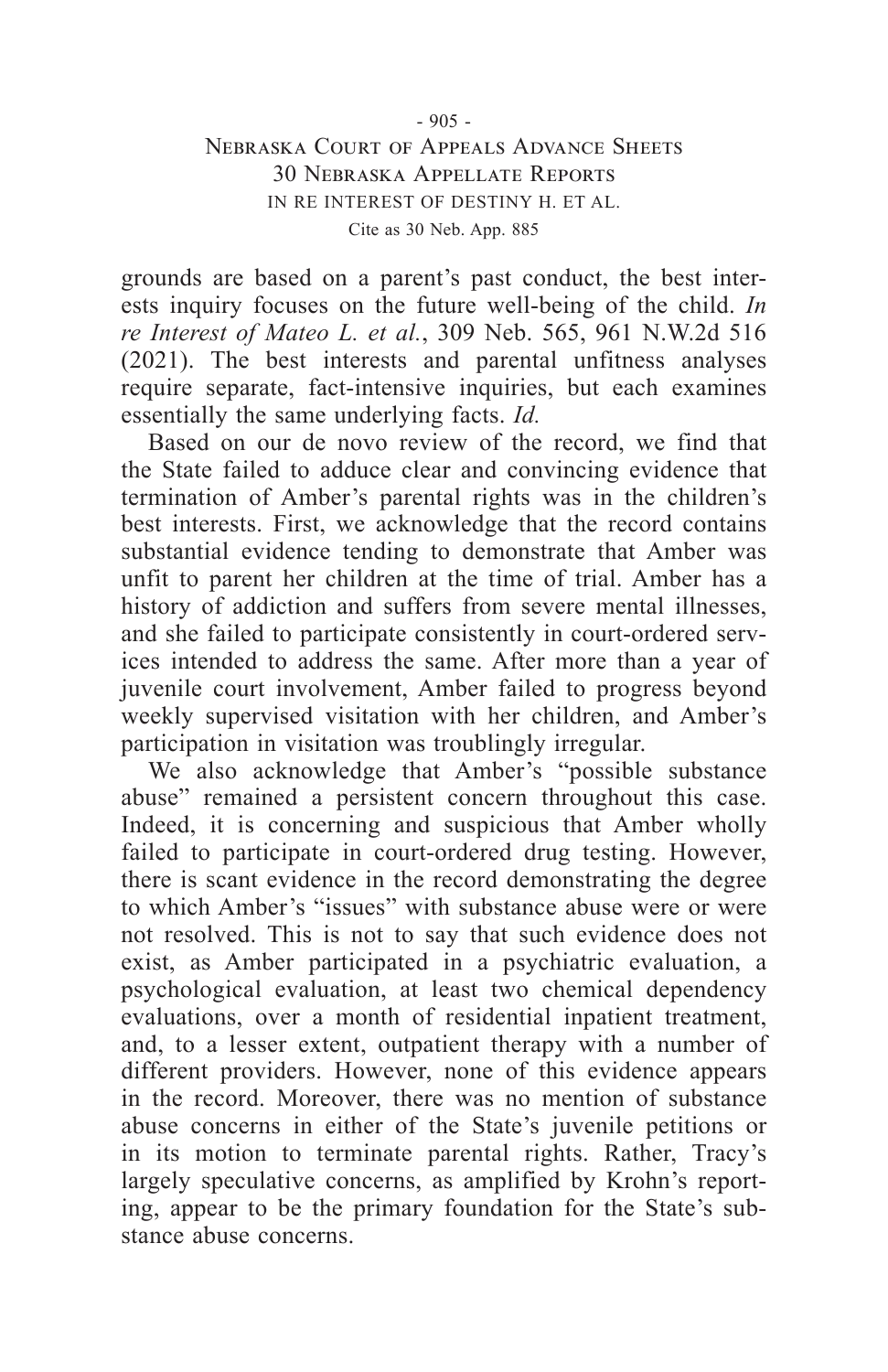From our review of the record, Amber's ongoing struggle with mental illness remained at all times the primary concern for this family, and the record demonstrates that Amber's opportunities to make progress on her mental health were severely limited. At the outset of this case, Amber was recommended to continue taking multiple prescription medications intended to address her mental illness. Furthermore, Amber was at all times ordered to participate in medication management. Yet, for much of this case, and through no fault of Amber's, it appears there were no medications to manage. Rather, Amber went without her prescribed medications for a significant, albeit uncertain, portion of this case. Despite her severe mental illness being the sole basis for the State's amended petition, there appears to have been very little done to provide Amber with a reasonable opportunity to achieve stability in that regard.

Nevertheless, Amber managed to make substantial progress through at least the first half of this case. She consistently participated in weekly visits, many of which occurred in her home. Amber also fully participated in a plethora of courtordered services. Notably, Amber successfully completed over a month of inpatient treatment. Thereafter, Amber was recommended to continue outpatient treatment at the same facility, but was precluded from doing so due to "payment concerns." Moreover, Krohn suggested that "Lutheran Family Services was able to provide [Amber] with [a] month or two months' worth of medications," but that service was apparently discontinued because DHHS "couldn't afford it." It is difficult to reconcile the court's orders that DHHS pay for Amber's services with the apparent realities of this case.

While Amber's progress certainly stalled during the latter half of this case, the record reveals that her opportunities for continued progress were further limited by substantial interference with visitation from June to October 2020, which was aggravated by what was at best inattention from the DHHS case manager. Moreover, the confusion regarding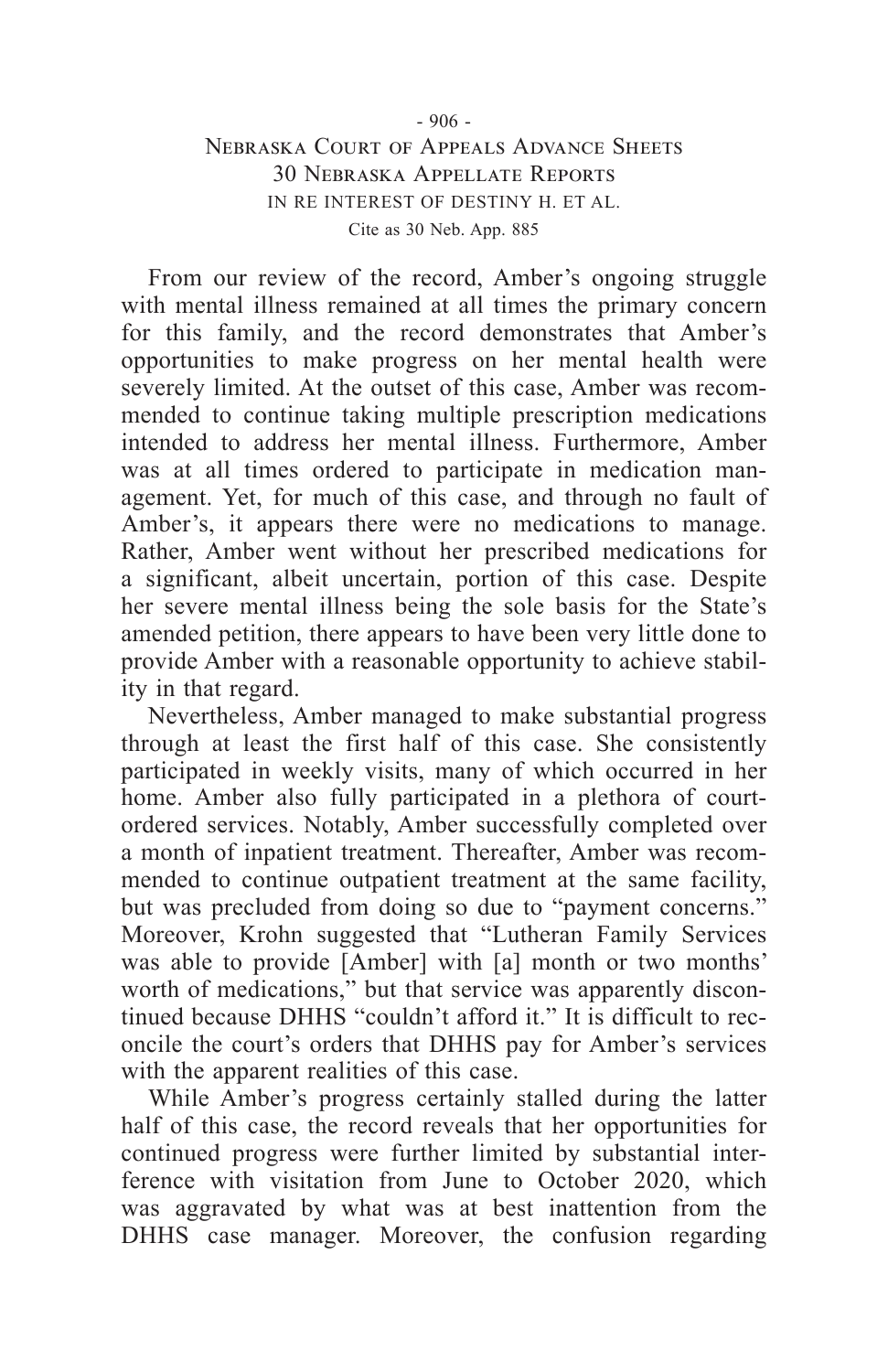D'Yauna's permanency objective, the fact that three different judges presided over this case, and the complete absence of relevant evidence from Amber's mental health providers appears to have adversely affected the court's analysis of Amber's parental fitness.

[12] So, even though the State may have met its burden of proving at least one statutory ground for termination as set forth in § 43-292(7), we would still need to examine the record for clear and convincing evidence that terminating Amber's parental rights was in the children's best interests. Unfortunately, the record in this case is severely lacking with regard to information necessary to assess the best interests of the children. Because the primary consideration in determining whether to terminate parental rights is the best interests of the child, a juvenile court should have at its disposal the information necessary to make the determination regarding the minor child's best interests regardless of whether the information is in reference to a time period before or after the filing of the termination petition. *In re Interest of Aaron D.*, 269 Neb. 249, 691 N.W.2d 164 (2005).

In *In re Interest of Aaron D.*, the Nebraska Supreme Court noted that "[t]he State did not present testimony from, or even reports or records authored by, any of [the child's] therapists," save one therapist who largely testified in favor of keeping the parental relationship intact. 269 Neb. at 263, 691 N.W.2d at 174. Further the court noted that "[a]bsent a few [references] to events occurring after the filing of the State's termination petition, the record is devoid of evidence showing what was happening in [the child's] life between the filing of the petition in October 2003 and trial in February 2004." *Id.*

Furthermore, the court in *In re Interest of Aaron D.* observed that "the State used [the case manager] as a proxy for all of the other witnesses whose expertise and testimony would have been helpful, and perhaps essential, in determining what was in [the child's] best interests." 269 Neb. at 261, 691 N.W.2d at 174. While the case manager's testimony "was based to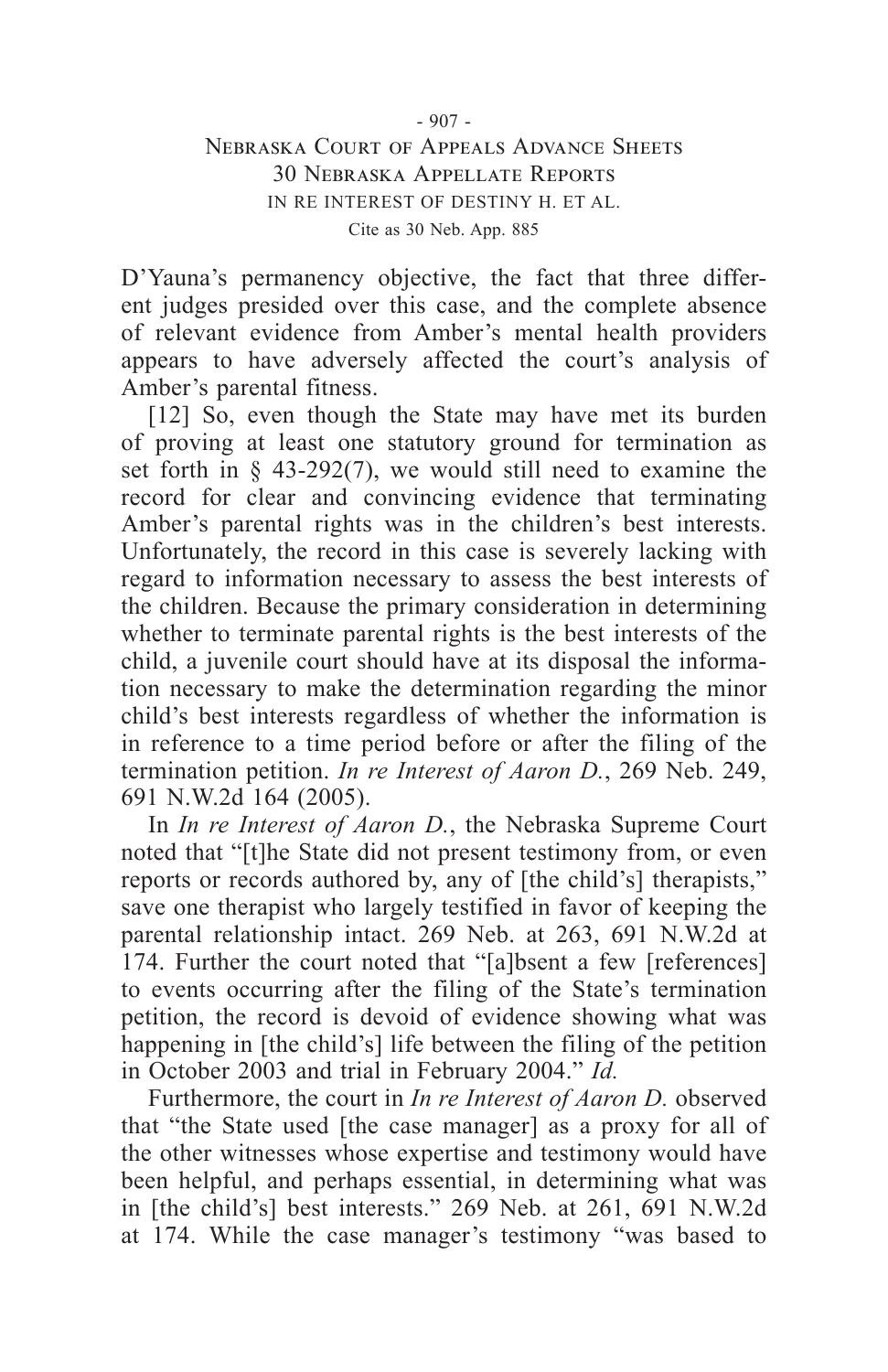### - 908 - Nebraska Court of Appeals Advance Sheets 30 Nebraska Appellate Reports IN RE INTEREST OF DESTINY H. ET AL.

Cite as 30 Neb. App. 885

some extent on her own observations," the court also observed the testimony was "in large measure" based on the case manager's "review of the records and reports generated by the family support workers, therapists, foster parents, and others who directly observed the parties." *Id.* at 261-62, 691 N.W.2d at 174. Thus, the court found that "[i]t is very difficult, with the record presented in this case, to give substantial weight to some of the key allegations made by [the case manager]." *Id.* at 262, 691 N.W.2d at 174.

We find that the record in this case bears a concerning resemblance to that described by the Supreme Court in *In re Interest of Aaron D., supra*. With regard to Destiny, De'Tevious, and Jasani, it is true that the State adduced testimony from their foster parent and visitation worker; however, such testimony centered on the witnesses' recollections of Amber's past behavior rather than the future well-being of the children. With regard to D'Yauna, the record is largely devoid of relevant evidence aside from initial reports that everyone involved had agreed to permanency through guardianship with Octavia. Moreover, the mysterious evolution of D'Yauna's permanency objective throughout this case is concerning to say the least. Altogether, we conclude the record in this case is unacceptably inadequate. Like in *In re Interest of Aaron D.*, the State appears to have focused almost exclusively on Amber's shortcomings, neglecting to adduce much of the evidence germane to the best interests of the children.

Based on our de novo review of the record, we find the State failed to adduce clear and convincing evidence that terminating Amber's parental rights was in the best interests of the children. Accordingly, we reverse the juvenile court's termination of Amber's parental rights and remand the cause for further proceedings.

#### **CONCLUSION**

We conclude the court did not err in finding clear and convincing evidence of a statutory basis for termination of